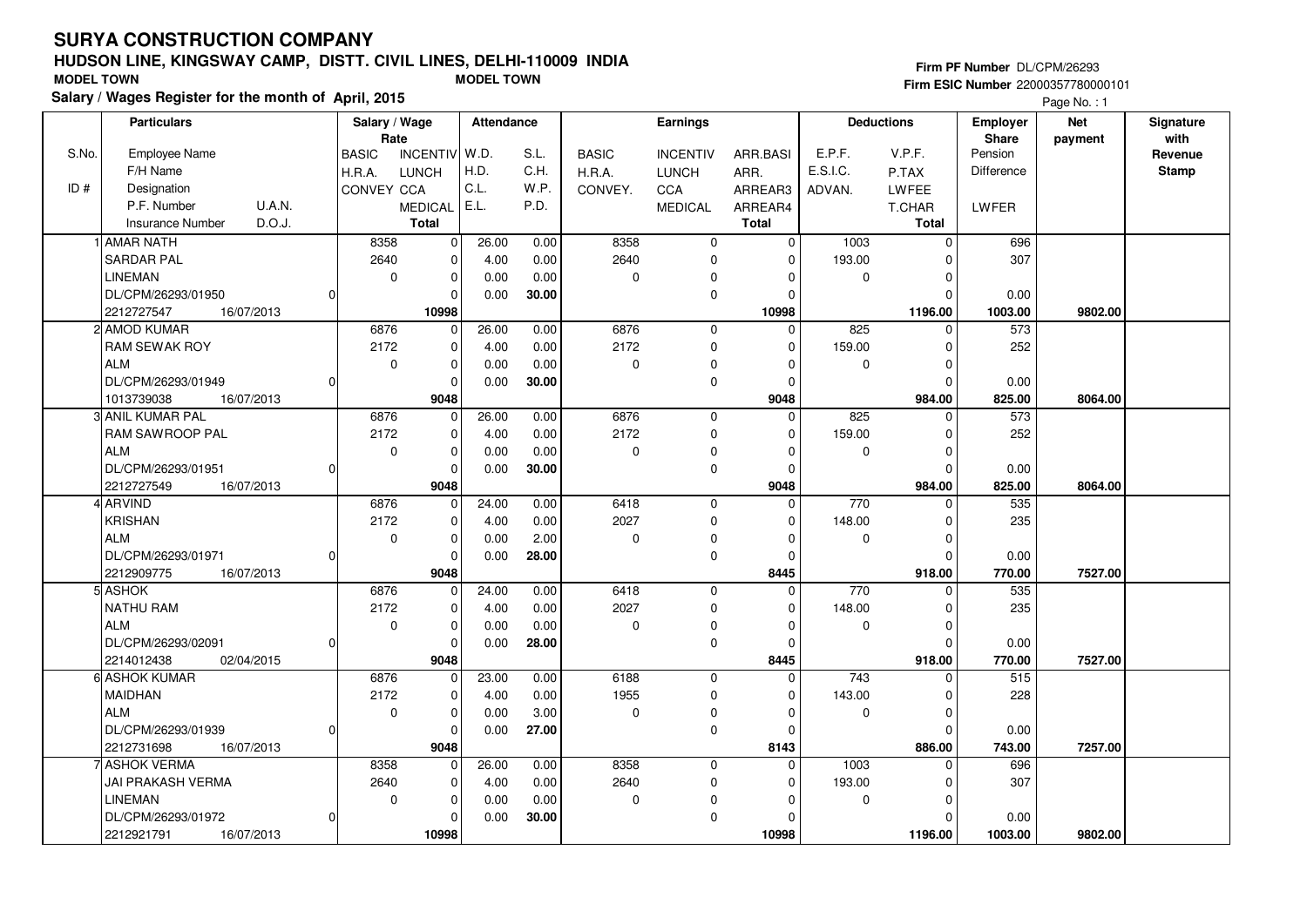## **HUDSON LINE, KINGSWAY CAMP, DISTT. CIVIL LINES, DELHI-110009 INDIASalary / Wages Register for the month of April, 2015 MODEL TOWN MODEL TOWN**

#### **Firm PF Number** DL/CPM/26293

|       | <b>Particulars</b>                |          | Salary / Wage        |                 | Attendance |       |              | Earnings        |              |                  | <b>Deductions</b> | Employer         | <b>Net</b> | Signature       |
|-------|-----------------------------------|----------|----------------------|-----------------|------------|-------|--------------|-----------------|--------------|------------------|-------------------|------------------|------------|-----------------|
| S.No. | <b>Employee Name</b>              |          | Rate<br><b>BASIC</b> | <b>INCENTIV</b> | W.D.       | S.L.  | <b>BASIC</b> | <b>INCENTIV</b> | ARR.BASI     | E.P.F.           | V.P.F.            | Share<br>Pension | payment    | with<br>Revenue |
|       | F/H Name                          |          | H.R.A.               | <b>LUNCH</b>    | H.D.       | C.H.  | H.R.A.       | <b>LUNCH</b>    | ARR.         | E.S.I.C.         | P.TAX             | Difference       |            | <b>Stamp</b>    |
| ID#   | Designation                       |          | CONVEY CCA           |                 | C.L.       | W.P.  | CONVEY.      | <b>CCA</b>      | ARREAR3      | ADVAN.           | LWFEE             |                  |            |                 |
|       | U.A.N.<br>P.F. Number             |          |                      | <b>MEDICAL</b>  | E.L.       | P.D.  |              | <b>MEDICAL</b>  | ARREAR4      |                  | <b>T.CHAR</b>     | LWFER            |            |                 |
|       | D.O.J.<br><b>Insurance Number</b> |          |                      | <b>Total</b>    |            |       |              |                 | <b>Total</b> |                  | <b>Total</b>      |                  |            |                 |
|       | 8 BHOPAL                          |          | 8358                 | 0               | 26.00      | 0.00  | 8358         | $\mathbf 0$     | $\mathbf{0}$ | $\frac{1003}{ }$ | $\mathbf 0$       | 696              |            |                 |
|       | SATYAVEER                         |          | 2640                 | 0               | 4.00       | 0.00  | 2640         | $\mathbf 0$     | 0            | 193.00           | $\Omega$          | 307              |            |                 |
|       | <b>LINEMAN</b>                    |          | $\mathbf 0$          | 0               | 0.00       | 0.00  | 0            | 0               | $\Omega$     | 0                | $\mathbf 0$       |                  |            |                 |
|       | DL/CPM/26293/01916                | $\Omega$ |                      | $\mathbf 0$     | 0.00       | 30.00 |              | $\mathbf 0$     | $\mathbf 0$  |                  | $\Omega$          | 0.00             |            |                 |
|       | 2212727553<br>16/07/2013          |          |                      | 10998           |            |       |              |                 | 10998        |                  | 1196.00           | 1003.00          | 9802.00    |                 |
|       | 9 DEVENDER KUMAR                  |          | 6876                 | $\mathbf 0$     | 20.00      | 0.00  | 5272         | $\mathbf 0$     | $\Omega$     | 633              | 0                 | 439              |            |                 |
|       | <b>SHRI RAM</b>                   |          | 2172                 | $\mathbf 0$     | 3.00       | 0.00  | 1665         | $\mathbf 0$     | $\Omega$     | 122.00           | $\Omega$          | 194              |            |                 |
|       | ALM                               |          | $\mathbf 0$          | 0               | 0.00       | 7.00  | 0            | $\mathbf 0$     | 0            | 0                | $\mathbf 0$       |                  |            |                 |
|       | DL/CPM/26293/01900                | 0        |                      | 0               | 0.00       | 23.00 |              | $\mathbf 0$     | 0            |                  | $\mathbf 0$       | 0.00             |            |                 |
|       | 2212727556<br>16/07/2013          |          |                      | 9048            |            |       |              |                 | 6937         |                  | 755.00            | 633.00           | 6182.00    |                 |
|       | 10 DEVI SINGH                     |          | 8358                 | $\mathbf 0$     | 26.00      | 0.00  | 8358         | $\mathbf 0$     | $\Omega$     | 1003             | $\Omega$          | 696              |            |                 |
|       | <b>MAKRAND PAL</b>                |          | 2640                 | 0               | 4.00       | 0.00  | 2640         | 0               | 0            | 193.00           | $\mathbf 0$       | 307              |            |                 |
|       | <b>LINEMAN</b>                    |          | $\mathbf 0$          | 0               | 0.00       | 0.00  | 0            | 0               | $\Omega$     | 0                | $\mathbf 0$       |                  |            |                 |
|       | DL/CPM/26293/01952                | $\Omega$ |                      | $\mathbf 0$     | 0.00       | 30.00 |              | $\mathbf 0$     | $\Omega$     |                  | $\mathbf 0$       | 0.00             |            |                 |
|       | 2212727557<br>16/07/2013          |          |                      | 10998           |            |       |              |                 | 10998        |                  | 1196.00           | 1003.00          | 9802.00    |                 |
|       | 11 DINESH KUMAR                   |          | 8358                 | 0               | 24.00      | 0.00  | 7801         | $\mathsf 0$     | $\Omega$     | 936              | 0                 | 650              |            |                 |
|       | <b>RAM KALAN SINGH</b>            |          | 2640                 | $\mathbf 0$     | 4.00       | 0.00  | 2464         | $\mathbf 0$     | $\Omega$     | 180.00           | $\mathbf 0$       | 286              |            |                 |
|       | <b>LINEMAN</b>                    |          | $\mathbf 0$          | $\mathbf 0$     | 0.00       | 2.00  | 0            | $\mathbf 0$     | $\Omega$     | 0                | $\mathbf 0$       |                  |            |                 |
|       | DL/CPM/26293/01921                | 01       |                      | $\mathbf 0$     | 0.00       | 28.00 |              | $\mathbf 0$     | $\mathbf 0$  |                  | $\Omega$          | 0.00             |            |                 |
|       | 2212727558<br>16/07/2013          |          |                      | 10998           |            |       |              |                 | 10265        |                  | 1116.00           | 936.00           | 9149.00    |                 |
|       | 12 GREAT MINZ                     |          | 6876                 | 0               | 24.00      | 0.00  | 6418         | $\mathbf 0$     | $\mathbf 0$  | 770              | $\Omega$          | 535              |            |                 |
|       | MAHUL MINZ                        |          | 2172                 | 0               | 4.00       | 0.00  | 2027         | $\mathbf 0$     | $\mathbf 0$  | 148.00           | $\mathbf 0$       | 235              |            |                 |
|       | <b>ALM</b>                        |          | $\mathbf 0$          | $\mathbf 0$     | 0.00       | 2.00  | 0            | $\mathbf 0$     | $\Omega$     | 0                | $\mathbf 0$       |                  |            |                 |
|       | DL/CPM/26293/01937                | 0        |                      | 0               | 0.00       | 28.00 |              | $\mathbf 0$     | $\Omega$     |                  | $\Omega$          | 0.00             |            |                 |
|       | 2212727559<br>16/07/2013          |          |                      | 9048            |            |       |              |                 | 8445         |                  | 918.00            | 770.00           | 7527.00    |                 |
|       | 13 JAG MOHAN                      |          | 8358                 | 0               | 18.00      | 0.00  | 5851         | $\pmb{0}$       | $\Omega$     | 702              | $\Omega$          | 487              |            |                 |
|       | RAJA RAM                          |          | 2640                 | 0               | 3.00       | 0.00  | 1848         | $\mathbf 0$     | $\Omega$     | 135.00           | $\mathbf 0$       | 215              |            |                 |
|       | <b>LINEMAN</b>                    |          | $\mathbf 0$          | 0               | 0.00       | 9.00  | 0            | 0               | 0            | 0                | $\mathbf 0$       |                  |            |                 |
|       | DL/CPM/26293/01901                | 0l       |                      | 0               | 0.00       | 21.00 |              | $\mathbf 0$     | 0            |                  | 0                 | 0.00             |            |                 |
|       | 2212727562<br>16/07/2013          |          |                      | 10998           |            |       |              |                 | 7699         |                  | 837.00            | 702.00           | 6862.00    |                 |
|       | 14 JAGDISH YADAV                  |          | 6876                 | 0               | 26.00      | 0.00  | 6876         | $\mathbf 0$     | $\mathbf 0$  | 825              | $\mathbf 0$       | 573              |            |                 |
|       | <b>RAM NARESH YADAV</b>           |          | 2172                 | 0               | 4.00       | 0.00  | 2172         | $\mathbf 0$     | 0            | 159.00           | $\Omega$          | 252              |            |                 |
|       | l ALM                             |          | $\mathbf 0$          | 0               | 0.00       | 0.00  | 0            | 0               | 0            | 0                | $\mathbf 0$       |                  |            |                 |
|       | DL/CPM/26293/01948                | 0l       |                      | 0               | 0.00       | 30.00 |              | $\mathbf 0$     | $\Omega$     |                  | $\Omega$          | 0.00             |            |                 |
|       | 1013726467<br>16/07/2013          |          |                      | 9048            |            |       |              |                 | 9048         |                  | 984.00            | 825.00           | 8064.00    |                 |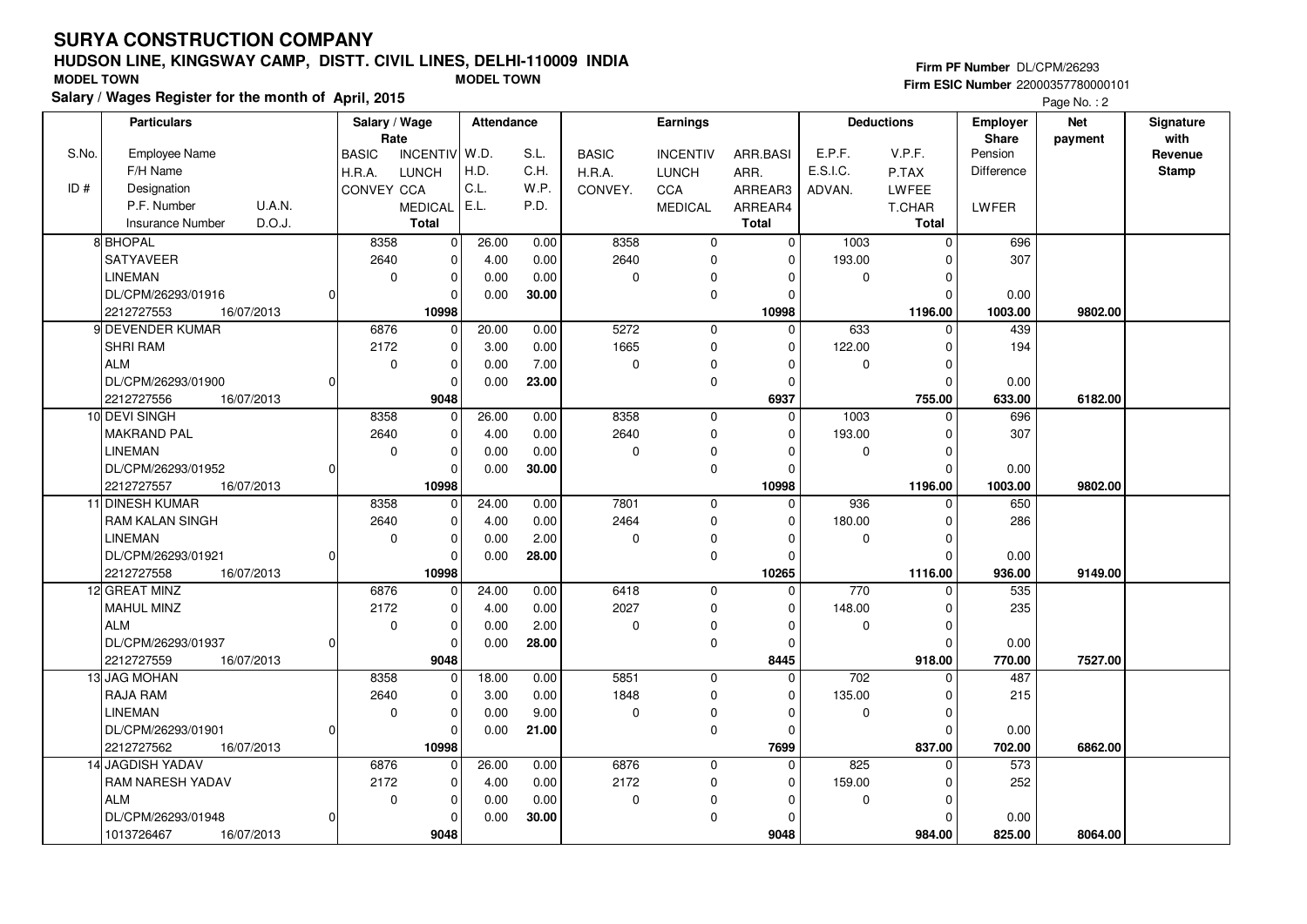## **HUDSON LINE, KINGSWAY CAMP, DISTT. CIVIL LINES, DELHI-110009 INDIASalary / Wages Register for the month of April, 2015 MODEL TOWN MODEL TOWN**

#### **Firm PF Number** DL/CPM/26293

|       | <b>Particulars</b>                |          | Salary / Wage |                 | Attendance |       |              | <b>Earnings</b> |              |             | <b>Deductions</b> | Employer          | <b>Net</b> | Signature    |
|-------|-----------------------------------|----------|---------------|-----------------|------------|-------|--------------|-----------------|--------------|-------------|-------------------|-------------------|------------|--------------|
|       |                                   |          | Rate          |                 |            |       |              |                 |              |             |                   | Share             | payment    | with         |
| S.No. | <b>Employee Name</b>              |          | <b>BASIC</b>  | <b>INCENTIV</b> | W.D.       | S.L.  | <b>BASIC</b> | <b>INCENTIV</b> | ARR.BASI     | E.P.F.      | V.P.F.            | Pension           |            | Revenue      |
|       | F/H Name                          |          | H.R.A.        | <b>LUNCH</b>    | H.D.       | C.H.  | H.R.A.       | <b>LUNCH</b>    | ARR.         | E.S.I.C.    | P.TAX             | <b>Difference</b> |            | <b>Stamp</b> |
| ID#   | Designation                       |          | CONVEY CCA    |                 | C.L.       | W.P.  | CONVEY.      | <b>CCA</b>      | ARREAR3      | ADVAN.      | LWFEE             |                   |            |              |
|       | P.F. Number<br>U.A.N.             |          |               | <b>MEDICAL</b>  | E.L.       | P.D.  |              | <b>MEDICAL</b>  | ARREAR4      |             | T.CHAR            | <b>LWFER</b>      |            |              |
|       | D.O.J.<br><b>Insurance Number</b> |          |               | <b>Total</b>    |            |       |              |                 | <b>Total</b> |             | Total             |                   |            |              |
|       | <b>15 JATA SHANKAR</b>            |          | 8358          | $\mathbf 0$     | 26.00      | 0.00  | 8358         | $\mathbf 0$     | $\mathbf 0$  | 1003        | $\mathbf 0$       | 696               |            |              |
|       | <b>ASHOK KUMAR</b>                |          | 2640          | $\mathbf{0}$    | 4.00       | 0.00  | 2640         | $\mathbf 0$     | $\Omega$     | 193.00      | $\Omega$          | 307               |            |              |
|       | <b>LINEMAN</b>                    |          | $\mathbf 0$   | $\mathbf 0$     | 0.00       | 0.00  | $\mathbf 0$  | 0               | 0            | $\mathbf 0$ | $\Omega$          |                   |            |              |
|       | DL/CPM/26293/01953                | $\Omega$ |               | 0               | 0.00       | 30.00 |              | $\mathbf 0$     | $\mathbf 0$  |             | $\Omega$          | 0.00              |            |              |
|       | 2212727564<br>16/07/2013          |          |               | 10998           |            |       |              |                 | 10998        |             | 1196.00           | 1003.00           | 9802.00    |              |
|       | 16 JITENDER                       |          | 6876          | 0               | 26.00      | 0.00  | 6876         | $\mathbf 0$     | $\Omega$     | 825         | $\Omega$          | 573               |            |              |
|       | VASUDEV                           |          | 2172          | $\mathbf 0$     | 4.00       | 0.00  | 2172         | 0               | 0            | 159.00      | $\Omega$          | 252               |            |              |
|       | ALM                               |          | $\mathbf 0$   | 0               | 0.00       | 0.00  | $\pmb{0}$    | $\Omega$        | $\Omega$     | $\mathbf 0$ | $\Omega$          |                   |            |              |
|       | DL/CPM/26293/01920                | $\Omega$ |               | 0               | 0.00       | 30.00 |              | $\mathbf 0$     | $\Omega$     |             | $\Omega$          | 0.00              |            |              |
|       | 1013583473<br>16/07/2013          |          |               | 9048            |            |       |              |                 | 9048         |             | 984.00            | 825.00            | 8064.00    |              |
|       | 17 KAILASH RAJPUT                 |          | 8358          | $\Omega$        | 25.00      | 0.00  | 8079         | $\mathbf 0$     | $\Omega$     | 969         | $\Omega$          | 673               |            |              |
|       | <b>LAL SINGH</b>                  |          | 2640          | $\mathbf 0$     | 4.00       | 0.00  | 2552         | 0               | $\mathbf 0$  | 187.00      | 0                 | 296               |            |              |
|       | <b>LINEMAN</b>                    |          | $\mathbf 0$   | 0               | 0.00       | 1.00  | $\mathbf 0$  | 0               | $\Omega$     | 0           | $\Omega$          |                   |            |              |
|       | DL/CPM/26293/01914                | O        |               | 0               | 0.00       | 29.00 |              | $\mathbf 0$     | $\Omega$     |             | $\Omega$          | 0.00              |            |              |
|       | 2212727565<br>16/07/2013          |          |               | 10998           |            |       |              |                 | 10631        |             | 1156.00           | 969.00            | 9475.00    |              |
|       | 18 KAUSHAL KUMAR                  |          | 6876          | $\mathbf{0}$    | 20.00      | 0.00  | 5501         | $\pmb{0}$       | $\Omega$     | 660         | $\Omega$          | 458               |            |              |
|       | SARDAR PAL                        |          | 2172          | $\mathbf 0$     | 4.00       | 0.00  | 1738         | $\mathbf 0$     | $\Omega$     | 127.00      | $\Omega$          | 202               |            |              |
|       | <b>ALM</b>                        |          | $\mathbf 0$   | $\mathbf 0$     | 0.00       | 6.00  | 0            | 0               | $\Omega$     | $\mathbf 0$ | $\Omega$          |                   |            |              |
|       | DL/CPM/26293/01925                | $\Omega$ |               | $\Omega$        | 0.00       | 24.00 |              | $\mathbf 0$     | $\Omega$     |             | $\Omega$          | 0.00              |            |              |
|       | 2212727566<br>16/07/2013          |          |               | 9048            |            |       |              |                 | 7239         |             | 787.00            | 660.00            | 6452.00    |              |
|       | 19 MAHADEV                        |          | 6876          | 0               | 26.00      | 0.00  | 6876         | $\mathbf 0$     | $\mathbf 0$  | 825         | 0                 | 573               |            |              |
|       | LAKHU PRASAD YADAV                |          | 2172          | $\mathbf 0$     | 4.00       | 0.00  | 2172         | $\mathbf 0$     | $\Omega$     | 159.00      | $\Omega$          | 252               |            |              |
|       | <b>ALM</b>                        |          | $\mathbf 0$   | $\mathbf 0$     | 0.00       | 0.00  | $\Omega$     | 0               | $\Omega$     | $\mathbf 0$ | $\mathbf 0$       |                   |            |              |
|       | DL/CPM/26293/01984                | $\Omega$ |               | 0               | 0.00       | 30.00 |              | 0               | $\Omega$     |             | $\Omega$          | 0.00              |            |              |
|       | 2212731706<br>01/08/2013          |          |               | 9048            |            |       |              |                 | 9048         |             | 984.00            | 825.00            | 8064.00    |              |
|       | 20 MAHAVIR PRASAD                 |          | 8358          | $\mathbf 0$     | 20.00      | 0.00  | 6408         | $\mathbf 0$     | $\Omega$     | 769         | $\Omega$          | 534               |            |              |
|       | <b>BUDHAI PRASAD</b>              |          | 2640          | 0               | 3.00       | 0.00  | 2024         | $\mathbf 0$     | 0            | 148.00      | $\Omega$          | 235               |            |              |
|       | <b>LINEMAN</b>                    |          | $\mathbf 0$   | $\mathbf 0$     | 0.00       | 7.00  | $\mathbf 0$  | $\mathbf 0$     | $\Omega$     | $\mathbf 0$ | $\Omega$          |                   |            |              |
|       | DL/CPM/26293/01985                | $\Omega$ |               | $\mathbf 0$     | 0.00       | 23.00 |              | $\mathbf 0$     | $\Omega$     |             | $\Omega$          | 0.00              |            |              |
|       | 2212727569<br>01/11/2013          |          |               | 10998           |            |       |              |                 | 8432         |             | 917.00            | 769.00            | 7515.00    |              |
|       | 21 MANSA RAM                      |          | 6876          | $\mathbf{0}$    | 25.00      | 0.00  | 6647         | $\mathbf 0$     | $\Omega$     | 798         | $\Omega$          | 554               |            |              |
|       | <b>RAM KRISHAN</b>                |          | 2172          | 0               | 4.00       | 0.00  | 2100         | $\mathbf 0$     | $\mathbf 0$  | 154.00      | $\Omega$          | 244               |            |              |
|       | <b>ALM</b>                        |          | 0             | 0               | 0.00       | 1.00  | 0            | O               | $\Omega$     | 0           | $\Omega$          |                   |            |              |
|       | DL/CPM/26293/01954                | $\Omega$ |               | 0               | 0.00       | 29.00 |              | $\Omega$        | $\Omega$     |             | $\Omega$          | 0.00              |            |              |
|       | 2212727575<br>16/07/2013          |          |               | 9048            |            |       |              |                 | 8747         |             | 952.00            | 798.00            | 7795.00    |              |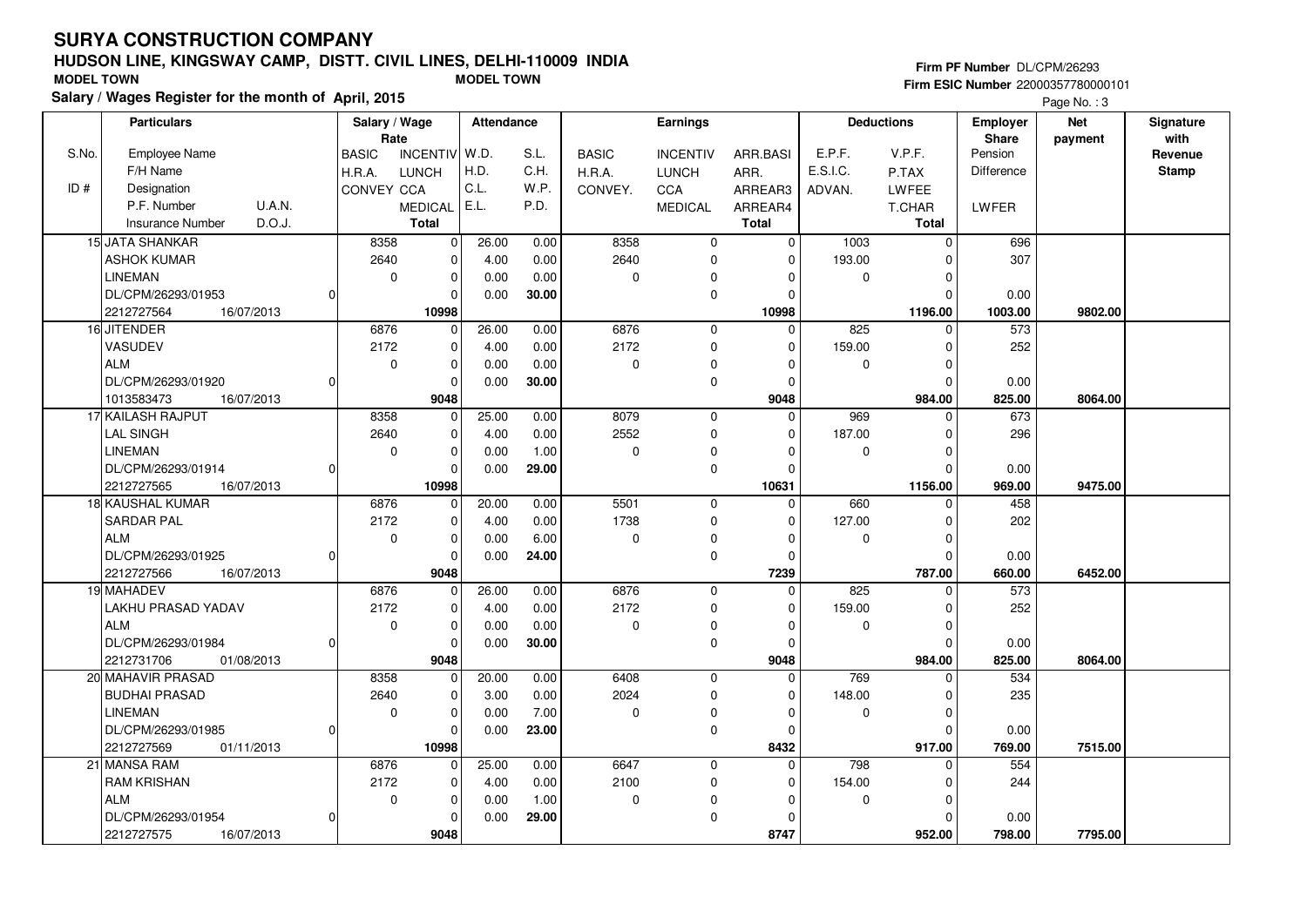## **HUDSON LINE, KINGSWAY CAMP, DISTT. CIVIL LINES, DELHI-110009 INDIASalary / Wages Register for the month of April, 2015 MODEL TOWN MODEL TOWN**

#### **Firm PF Number** DL/CPM/26293

|       | <b>Particulars</b>                | Salary / Wage |                 | Attendance |       |              | Earnings        |              |             | <b>Deductions</b> | <b>Employer</b> | <b>Net</b> | Signature    |
|-------|-----------------------------------|---------------|-----------------|------------|-------|--------------|-----------------|--------------|-------------|-------------------|-----------------|------------|--------------|
|       |                                   | Rate          |                 |            |       |              |                 |              |             |                   | Share           | payment    | with         |
| S.No. | <b>Employee Name</b>              | <b>BASIC</b>  | <b>INCENTIV</b> | W.D.       | S.L.  | <b>BASIC</b> | <b>INCENTIV</b> | ARR.BASI     | E.P.F.      | V.P.F.            | Pension         |            | Revenue      |
|       | F/H Name                          | H.R.A.        | <b>LUNCH</b>    | H.D.       | C.H.  | H.R.A.       | <b>LUNCH</b>    | ARR.         | E.S.I.C.    | P.TAX             | Difference      |            | <b>Stamp</b> |
| ID#   | Designation                       | CONVEY CCA    |                 | C.L.       | W.P.  | CONVEY.      | CCA             | ARREAR3      | ADVAN.      | LWFEE             |                 |            |              |
|       | P.F. Number<br><b>U.A.N.</b>      |               | MEDICAL E.L.    |            | P.D.  |              | <b>MEDICAL</b>  | ARREAR4      |             | T.CHAR            | <b>LWFER</b>    |            |              |
|       | D.O.J.<br><b>Insurance Number</b> |               | <b>Total</b>    |            |       |              |                 | <b>Total</b> |             | <b>Total</b>      |                 |            |              |
|       | 22 MUKESH KUMAR                   | 6876          | $\pmb{0}$       | 26.00      | 0.00  | 6876         | $\mathbf 0$     | $\mathbf 0$  | 825         | $\Omega$          | 573             |            |              |
|       | <b>GAJODHAR</b>                   | 2172          | $\Omega$        | 4.00       | 0.00  | 2172         | $\mathbf 0$     | $\Omega$     | 159.00      |                   | 252             |            |              |
|       | <b>ALM</b>                        | $\mathbf 0$   | $\mathbf 0$     | 0.00       | 0.00  | 0            | $\mathbf 0$     | 0            | 0           | $\Omega$          |                 |            |              |
|       | DL/CPM/26293/01902                |               | $\mathbf 0$     | 0.00       | 30.00 |              | $\mathbf 0$     | $\Omega$     |             | $\Omega$          | 0.00            |            |              |
|       | 2212727574<br>16/07/2013          |               | 9048            |            |       |              |                 | 9048         |             | 984.00            | 825.00          | 8064.00    |              |
|       | 23 MUKESH KUMAR                   | 6876          | $\Omega$        | 26.00      | 0.00  | 6876         | $\mathbf 0$     | $\Omega$     | 825         | $\Omega$          | 573             |            |              |
|       | JAWALA PRASAD                     | 2172          | $\mathbf 0$     | 4.00       | 0.00  | 2172         | 0               | $\Omega$     | 159.00      | n                 | 252             |            |              |
|       | <b>ALM</b>                        | $\mathbf 0$   | $\pmb{0}$       | 0.00       | 0.00  | 0            | $\Omega$        | $\Omega$     | 0           | $\Omega$          |                 |            |              |
|       | DL/CPM/26293/01955                |               | $\Omega$        | 0.00       | 30.00 |              | $\mathbf 0$     | $\Omega$     |             | $\Omega$          | 0.00            |            |              |
|       | 2212727577<br>16/07/2013          |               | 9048            |            |       |              |                 | 9048         |             | 984.00            | 825.00          | 8064.00    |              |
|       | 24 MUKESH KUMAR                   | 8358          | $\mathbf 0$     | 26.00      | 0.00  | 8358         | $\mathbf{0}$    | $\Omega$     | 1003        | $\Omega$          | 696             |            |              |
|       | <b>GOVERDHAN</b>                  | 2640          | $\mathbf 0$     | 4.00       | 0.00  | 2640         | 0               | 0            | 193.00      | $\Omega$          | 307             |            |              |
|       | TO.                               | $\mathbf 0$   | $\mathbf 0$     | 0.00       | 0.00  | 0            | $\mathbf 0$     | $\Omega$     | 0           | O                 |                 |            |              |
|       | DL/CPM/26293/01982                |               | $\Omega$        | 0.00       | 30.00 |              | $\mathbf 0$     | $\Omega$     |             | $\Omega$          | 0.00            |            |              |
|       | 1013583467<br>16/07/2013          |               | 10998           |            |       |              |                 | 10998        |             | 1196.00           | 1003.00         | 9802.00    |              |
|       | 25 NARENDRA                       | 8358          | $\mathbf 0$     | 26.00      | 0.00  | 8358         | $\mathbf 0$     | $\Omega$     | 1003        | $\mathbf{0}$      | 696             |            |              |
|       | <b>RAM SWAROOP</b>                | 2640          | $\Omega$        | 4.00       | 0.00  | 2640         | $\mathbf 0$     | $\Omega$     | 193.00      | O                 | 307             |            |              |
|       | <b>TO</b>                         | $\mathbf 0$   | $\mathbf 0$     | 0.00       | 0.00  | 0            | 0               | $\Omega$     | 0           |                   |                 |            |              |
|       | DL/CPM/26293/01940                |               | $\Omega$        | 0.00       | 30.00 |              | $\mathbf 0$     | $\Omega$     |             | $\Omega$          | 0.00            |            |              |
|       | 2212948036<br>16/07/2013          |               | 10998           |            |       |              |                 | 10998        |             | 1196.00           | 1003.00         | 9802.00    |              |
|       | 26 NARESH                         | 6876          | 0               | 26.00      | 0.00  | 6876         | $\mathbf 0$     | 0            | 825         |                   | 573             |            |              |
|       | <b>LAIKU PRASAD</b>               | 2172          | $\mathbf 0$     | 4.00       | 0.00  | 2172         | $\mathbf 0$     | $\Omega$     | 159.00      | ŋ                 | 252             |            |              |
|       | <b>ALM</b>                        | $\mathbf 0$   | $\mathbf 0$     | 0.00       | 0.00  | 0            | 0               | $\Omega$     | $\mathbf 0$ | $\Omega$          |                 |            |              |
|       | DL/CPM/26293/01903                |               | $\mathbf 0$     | 0.00       | 30.00 |              | 0               | $\Omega$     |             |                   | 0.00            |            |              |
|       | 2212727578<br>16/07/2013          |               | 9048            |            |       |              |                 | 9048         |             | 984.00            | 825.00          | 8064.00    |              |
|       | 27 NARESH DAHIYA                  | 8358          | $\Omega$        | 26.00      | 0.00  | 8358         | $\mathbf 0$     | $\Omega$     | 1003        | $\Omega$          | 696             |            |              |
|       | <b>MUKHTYAR SINGH</b>             | 2640          | $\mathbf 0$     | 4.00       | 0.00  | 2640         | 0               | 0            | 193.00      | $\Omega$          | 307             |            |              |
|       | <b>LINEMAN</b>                    | 0             | $\mathbf 0$     |            | 0.00  | 0            |                 | $\Omega$     | $\mathbf 0$ |                   |                 |            |              |
|       |                                   |               | $\Omega$        | 0.00       |       |              | 0               |              |             | O                 |                 |            |              |
|       | DL/CPM/26293/01917                |               |                 | 0.00       | 30.00 |              | $\mathbf 0$     | $\Omega$     |             |                   | 0.00            |            |              |
|       | 2212727580<br>16/07/2013          |               | 10998           |            |       |              |                 | 10998        |             | 1196.00           | 1003.00         | 9802.00    |              |
|       | 28 NARESH KUMAR                   | 8358          | $\mathbf 0$     | 26.00      | 0.00  | 8358         | $\mathbf 0$     | $\Omega$     | 1003        | $\Omega$          | 696             |            |              |
|       | <b>RAJ KUMAR</b>                  | 2640          | $\mathbf 0$     | 4.00       | 0.00  | 2640         | $\mathbf 0$     | 0            | 193.00      | O                 | 307             |            |              |
|       | <b>LINEMAN</b>                    | 0             | $\mathbf 0$     | 0.00       | 0.00  | 0            | 0               | $\Omega$     | 0           | ŋ                 |                 |            |              |
|       | DL/CPM/26293/01976<br>O           |               | $\mathbf 0$     | 0.00       | 30.00 |              | $\mathbf 0$     | $\Omega$     |             |                   | 0.00            |            |              |
|       | 2212727581<br>16/07/2013          |               | 10998           |            |       |              |                 | 10998        |             | 1196.00           | 1003.00         | 9802.00    |              |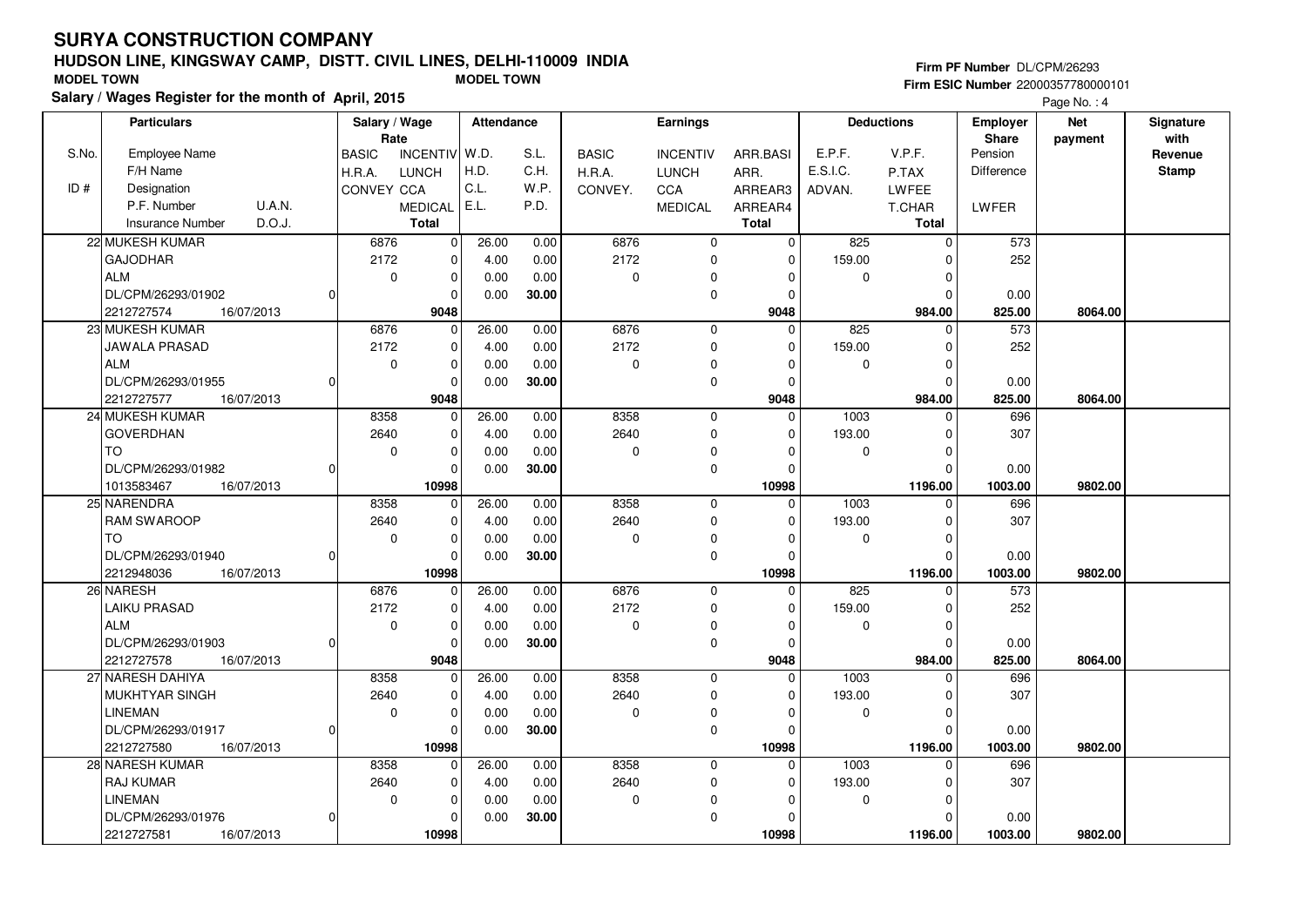## **HUDSON LINE, KINGSWAY CAMP, DISTT. CIVIL LINES, DELHI-110009 INDIASalary / Wages Register for the month of April, 2015 MODEL TOWN MODEL TOWN**

#### **Firm PF Number** DL/CPM/26293

|                                                                                                                                                           |                 |         | Employer<br>Share | <b>Deductions</b> |  | Earnings |  | <b>Attendance</b> | Salary / Wage<br>Rate |  | <b>Particulars</b> |  |
|-----------------------------------------------------------------------------------------------------------------------------------------------------------|-----------------|---------|-------------------|-------------------|--|----------|--|-------------------|-----------------------|--|--------------------|--|
| Pension<br>S.No.<br>Employee Name<br><b>INCENTIV</b><br>  W.D.<br>S.L.<br>E.P.F.<br>V.P.F.<br><b>BASIC</b><br><b>BASIC</b><br><b>INCENTIV</b><br>ARR.BASI | with<br>Revenue | payment |                   |                   |  |          |  |                   |                       |  |                    |  |
| F/H Name<br>H.D.<br>E.S.I.C.<br><b>LUNCH</b><br>C.H.<br>H.R.A.<br>ARR.<br>P.TAX<br><b>Difference</b><br>H.R.A.<br><b>LUNCH</b>                            | <b>Stamp</b>    |         |                   |                   |  |          |  |                   |                       |  |                    |  |
| C.L.<br>W.P.<br>ID#<br>Designation<br>CONVEY CCA<br>CCA<br>LWFEE<br>CONVEY.<br>ARREAR3<br>ADVAN.                                                          |                 |         |                   |                   |  |          |  |                   |                       |  |                    |  |
| U.A.N.<br>MEDICAL E.L.<br>P.F. Number<br>P.D.<br><b>MEDICAL</b><br>ARREAR4<br>T.CHAR<br>LWFER                                                             |                 |         |                   |                   |  |          |  |                   |                       |  |                    |  |
| D.O.J.<br><b>Insurance Number</b><br><b>Total</b><br><b>Total</b><br>Total                                                                                |                 |         |                   |                   |  |          |  |                   |                       |  |                    |  |
| 8358<br>8358<br>29 NATHU RAM<br>26.00<br>0.00<br>$\mathbf 0$<br>1003<br>$\mathbf 0$<br>$\mathbf 0$                                                        |                 |         | 696               |                   |  |          |  |                   |                       |  |                    |  |
| $\pmb{0}$                                                                                                                                                 |                 |         |                   |                   |  |          |  |                   |                       |  |                    |  |
| $\pmb{0}$<br>2640<br>2640<br><b>MATRUMAL</b><br>4.00<br>0.00<br>$\mathbf 0$<br>$\mathbf 0$<br>193.00<br>$\Omega$                                          |                 |         | 307               |                   |  |          |  |                   |                       |  |                    |  |
| $\pmb{0}$<br><b>LINEMAN</b><br>$\mathbf 0$<br>0.00<br>0.00<br>0<br>0<br>$\mathbf 0$<br>0<br>$\mathbf 0$                                                   |                 |         |                   |                   |  |          |  |                   |                       |  |                    |  |
| DL/CPM/26293/01956<br>30.00<br>$\mathbf 0$<br>$\Omega$<br>0.00<br>$\Omega$<br>$\Omega$                                                                    |                 |         | 0.00              |                   |  |          |  |                   |                       |  |                    |  |
| 2212727583<br>10998<br>16/07/2013<br>10998<br>1196.00                                                                                                     | 9802.00         |         | 1003.00           |                   |  |          |  |                   |                       |  |                    |  |
| 30 OM PRAKASH<br>8358<br>19.00<br>0.00<br>6129<br>$\Omega$<br>735<br>511<br>$\Omega$<br>$\mathbf 0$<br>$\Omega$                                           |                 |         |                   |                   |  |          |  |                   |                       |  |                    |  |
| 1936<br>CHHOTA<br>2640<br>$\pmb{0}$<br>3.00<br>0.00<br>$\mathbf 0$<br>142.00<br>$\Omega$<br>$\Omega$                                                      |                 |         | 224               |                   |  |          |  |                   |                       |  |                    |  |
| <b>LINEMAN</b><br>$\mathbf 0$<br>$\mathbf 0$<br>0.00<br>8.00<br>0<br>$\Omega$<br>$\mathbf 0$<br>$\Omega$<br>$\Omega$                                      |                 |         |                   |                   |  |          |  |                   |                       |  |                    |  |
| DL/CPM/26293/01942<br>$\Omega$<br>22.00<br>$\mathbf 0$<br>0.00<br>$\mathbf 0$<br>$\Omega$                                                                 |                 |         | 0.00              |                   |  |          |  |                   |                       |  |                    |  |
| 10998<br>8065<br>1013583459<br>16/07/2013<br>877.00                                                                                                       | 7188.00         |         | 735.00            |                   |  |          |  |                   |                       |  |                    |  |
| 4355<br>523<br>31 PARMOD KUMAR<br>6876<br>16.00<br>0.00<br>$\mathbf 0$<br>$\Omega$<br>$\Omega$<br>0                                                       |                 |         | 363               |                   |  |          |  |                   |                       |  |                    |  |
| 1376<br><b>VISHRAM PAL</b><br>2172<br>$\mathbf 0$<br>3.00<br>0.00<br>$\mathbf 0$<br>101.00<br>$\mathbf 0$<br>$\Omega$                                     |                 |         | 160               |                   |  |          |  |                   |                       |  |                    |  |
| <b>ALM</b><br>$\pmb{0}$<br>$\Omega$<br>$\mathbf 0$<br>0.00<br>11.00<br>0<br>$\mathbf 0$<br>$\Omega$<br>$\Omega$                                           |                 |         |                   |                   |  |          |  |                   |                       |  |                    |  |
| $\mathbf 0$<br>DL/CPM/26293/01981<br>19.00<br>$\pmb{0}$<br>$\Omega$<br>0.00<br>$\Omega$                                                                   |                 |         | 0.00              |                   |  |          |  |                   |                       |  |                    |  |
| 9048<br>5731<br>16/07/2013<br>624.00<br>2212778042                                                                                                        | 5107.00         |         | 523.00            |                   |  |          |  |                   |                       |  |                    |  |
| 6876<br>825<br>32 PINTOO YADAV<br>6876<br>26.00<br>0.00<br>$\mathbf 0$<br>$\mathbf 0$<br>$\Omega$<br>$\mathbf 0$                                          |                 |         | 573               |                   |  |          |  |                   |                       |  |                    |  |
| <b>GANESH YADAV</b><br>$\mathbf 0$<br>2172<br>2172<br>4.00<br>0.00<br>$\pmb{0}$<br>159.00<br>$\Omega$<br>$\Omega$                                         |                 |         | 252               |                   |  |          |  |                   |                       |  |                    |  |
| <b>ALM</b><br>$\mathbf 0$<br>$\Omega$<br>0<br>0.00<br>0.00<br>$\pmb{0}$<br>$\Omega$<br>$\mathbf 0$<br>$\Omega$                                            |                 |         |                   |                   |  |          |  |                   |                       |  |                    |  |
| $\mathbf 0$<br>30.00<br>$\mathbf 0$<br>DL/CPM/26293/01923<br>0.00<br>$\Omega$<br>$\Omega$                                                                 |                 |         | 0.00              |                   |  |          |  |                   |                       |  |                    |  |
| 9048<br>984.00<br>1013583489<br>16/07/2013<br>9048                                                                                                        | 8064.00         |         | 825.00            |                   |  |          |  |                   |                       |  |                    |  |
| 33 RAJ BAHADUR YADAV<br>8358<br>8358<br>26.00<br>0.00<br>$\Omega$<br>1003<br>$\Omega$<br>$\mathbf 0$<br>$\Omega$                                          |                 |         | 696               |                   |  |          |  |                   |                       |  |                    |  |
| $\mathbf 0$<br>2640<br><b>SADHNU YADAV</b><br>2640<br>4.00<br>$\mathbf 0$<br>193.00<br>0.00<br>$\Omega$<br>$\Omega$                                       |                 |         | 307               |                   |  |          |  |                   |                       |  |                    |  |
| $\mathbf 0$<br><b>LINEMAN</b><br>$\mathbf 0$<br>0.00<br>0.00<br>$\mathbf 0$<br>$\mathbf 0$<br>$\mathbf 0$<br>0<br>0                                       |                 |         |                   |                   |  |          |  |                   |                       |  |                    |  |
| 30.00<br>DL/CPM/26293/01983<br>$\mathbf 0$<br>0.00<br>$\mathbf 0$<br>$\Omega$<br>0                                                                        |                 |         | 0.00              |                   |  |          |  |                   |                       |  |                    |  |
| 10998<br>2213844031<br>01/08/2013<br>10998<br>1196.00                                                                                                     | 9802.00         |         | 1003.00           |                   |  |          |  |                   |                       |  |                    |  |
| 34 RAJ KARAN<br>6876<br>0<br>26.00<br>0.00<br>6876<br>$\mathbf 0$<br>$\Omega$<br>825<br>$\Omega$                                                          |                 |         | 573               |                   |  |          |  |                   |                       |  |                    |  |
| 2172<br><b>DHAN PAL</b><br>2172<br>$\mathbf 0$<br>159.00<br>4.00<br>0.00<br>$\mathbf 0$<br>$\Omega$<br>$\Omega$                                           |                 |         | 252               |                   |  |          |  |                   |                       |  |                    |  |
| $\pmb{0}$<br><b>ALM</b><br>$\mathbf 0$<br>0.00<br>0.00<br>0<br>0<br>0<br>0<br>$\mathbf 0$                                                                 |                 |         |                   |                   |  |          |  |                   |                       |  |                    |  |
| $\mathbf 0$<br>DL/CPM/26293/01958<br>0.00<br>30.00<br>$\Omega$<br>$\Omega$<br>$\Omega$<br>$\Omega$                                                        |                 |         | 0.00              |                   |  |          |  |                   |                       |  |                    |  |
| 2212727603<br>16/07/2013<br>9048<br>9048<br>984.00                                                                                                        | 8064.00         |         | 825.00            |                   |  |          |  |                   |                       |  |                    |  |
| 35 RAJ KUMAR<br>8358<br>26.00<br>0.00<br>8358<br>1003<br>$\mathbf 0$<br>$\mathbf 0$<br>$\Omega$<br>$\Omega$                                               |                 |         | 696               |                   |  |          |  |                   |                       |  |                    |  |
| 2640<br>RADHAY SHYAM<br>2640<br>$\mathbf 0$<br>0.00<br>193.00<br>4.00<br>0<br>$\Omega$<br>$\Omega$                                                        |                 |         | 307               |                   |  |          |  |                   |                       |  |                    |  |
| <b>TO</b><br>$\mathbf 0$<br>0.00<br>$\mathbf 0$<br>0.00<br>0<br>$\mathbf 0$<br>$\mathbf 0$<br>$\Omega$<br>$\Omega$                                        |                 |         |                   |                   |  |          |  |                   |                       |  |                    |  |
| $\mathbf 0$<br>DL/CPM/26293/01980<br>$\Omega$<br>30.00<br>0.00<br>$\Omega$<br>$\Omega$                                                                    |                 |         | 0.00              |                   |  |          |  |                   |                       |  |                    |  |
| 10998<br>10998<br>1196.00<br>1013589342<br>16/07/2013                                                                                                     | 9802.00         |         | 1003.00           |                   |  |          |  |                   |                       |  |                    |  |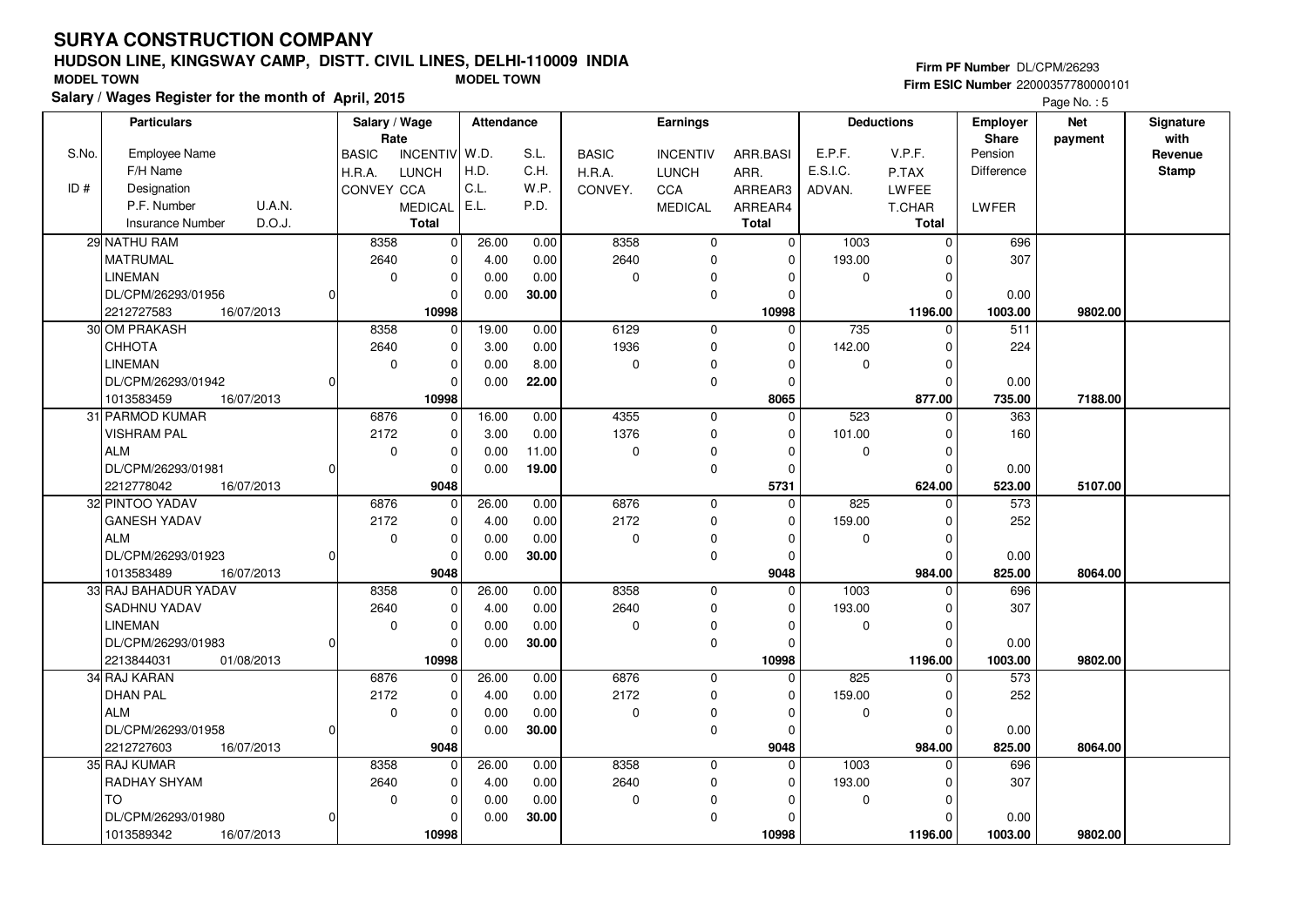## **HUDSON LINE, KINGSWAY CAMP, DISTT. CIVIL LINES, DELHI-110009 INDIASalary / Wages Register for the month of April, 2015 MODEL TOWN MODEL TOWN**

#### **Firm PF Number** DL/CPM/26293 **Firm ESIC Number** 22000357780000101

|       | <b>Particulars</b>         | Salary / Wage<br>Rate |                 | <b>Attendance</b> |       |              | <b>Earnings</b> |              |                  | <b>Deductions</b> | <b>Employer</b><br>Share | <b>Net</b><br>payment | Signature<br>with |
|-------|----------------------------|-----------------------|-----------------|-------------------|-------|--------------|-----------------|--------------|------------------|-------------------|--------------------------|-----------------------|-------------------|
| S.No. | <b>Employee Name</b>       | <b>BASIC</b>          | <b>INCENTIV</b> | W.D.              | S.L.  | <b>BASIC</b> | <b>INCENTIV</b> | ARR.BASI     | E.P.F.           | V.P.F.            | Pension                  |                       | Revenue           |
|       | F/H Name                   | H.R.A.                | LUNCH           | H.D.              | C.H.  | H.R.A.       | <b>LUNCH</b>    | ARR.         | E.S.I.C.         | P.TAX             | <b>Difference</b>        |                       | <b>Stamp</b>      |
| ID#   | Designation                | CONVEY CCA            |                 | C.L.              | W.P.  | CONVEY.      | CCA             | ARREAR3      | ADVAN.           | LWFEE             |                          |                       |                   |
|       | P.F. Number<br>U.A.N.      |                       | MEDICAL         | E.L.              | P.D.  |              | <b>MEDICAL</b>  | ARREAR4      |                  | T.CHAR            | LWFER                    |                       |                   |
|       | D.O.J.<br>Insurance Number |                       | <b>Total</b>    |                   |       |              |                 | <b>Total</b> |                  | <b>Total</b>      |                          |                       |                   |
|       | 36 RAJ KUMAR YADAV         | 8358                  | 0               | 26.00             | 0.00  | 8358         | $\mathbf 0$     | $\mathbf 0$  | 1003             | $\Omega$          | 696                      |                       |                   |
|       | RAMA SHANKAR YADAV         | 2640                  | 0               | 4.00              | 0.00  | 2640         | $\mathbf 0$     | $\mathbf 0$  | 193.00           | 0                 | 307                      |                       |                   |
|       | <b>LINEMAN</b>             | $\mathbf 0$           | $\mathbf 0$     | 0.00              | 0.00  | 0            | $\mathbf 0$     | 0            | 0                | $\Omega$          |                          |                       |                   |
|       | DL/CPM/26293/01936         |                       | $\Omega$        | 0.00              | 30.00 |              | $\mathbf 0$     | $\mathbf 0$  |                  | $\Omega$          | 0.00                     |                       |                   |
|       | 2212778053<br>16/07/2013   |                       | 10998           |                   |       |              |                 | 10998        |                  | 1196.00           | 1003.00                  | 9802.00               |                   |
|       | 37 RAJ NARAYAN             | 8358                  | $\Omega$        | 26.00             | 0.00  | 8358         | $\mathbf 0$     | $\Omega$     | $\frac{1003}{2}$ | $\Omega$          | 696                      |                       |                   |
|       | KALLU                      | 2640                  | $\mathbf 0$     | 4.00              | 0.00  | 2640         | $\mathbf 0$     | $\Omega$     | 193.00           | $\Omega$          | 307                      |                       |                   |
|       | <b>LINEMAN</b>             | 0                     | $\mathbf 0$     | 0.00              | 0.00  | 0            | $\Omega$        | $\Omega$     | 0                | $\Omega$          |                          |                       |                   |
|       | DL/CPM/26293/01904         |                       | $\Omega$        | 0.00              | 30.00 |              | $\mathbf 0$     | $\Omega$     |                  | $\mathbf 0$       | 0.00                     |                       |                   |
|       | 2212727605<br>16/07/2013   |                       | 10998           |                   |       |              |                 | 10998        |                  | 1196.00           | 1003.00                  | 9802.00               |                   |
|       | 38 RAJ PAL                 | 8358                  | $\Omega$        | 24.00             | 0.00  | 7801         | $\mathbf 0$     | $\Omega$     | 936              | $\Omega$          | 650                      |                       |                   |
|       | <b>KEDARI PAL</b>          | 2640                  | $\mathbf 0$     | 4.00              | 0.00  | 2464         | $\mathbf 0$     | 0            | 180.00           | $\Omega$          | 286                      |                       |                   |
|       | <b>LINEMAN</b>             | 0                     | $\pmb{0}$       | 0.00              | 2.00  | 0            | 0               | $\Omega$     | 0                | $\Omega$          |                          |                       |                   |
|       | DL/CPM/26293/01966         |                       | $\Omega$        | 0.00              | 28.00 |              | $\mathbf 0$     | $\Omega$     |                  | $\Omega$          | 0.00                     |                       |                   |
|       | 2212778056<br>16/07/2013   |                       | 10998           |                   |       |              |                 | 10265        |                  | 1116.00           | 936.00                   | 9149.00               |                   |
|       | 39 RAJINDER PAL            | 6876                  | $\Omega$        | 23.00             | 0.00  | 6188         | $\mathsf 0$     | $\Omega$     | 743              | 0                 | 515                      |                       |                   |
|       | SHIV RAM PAL               | 2172                  | $\Omega$        | 4.00              | 0.00  | 1955         | $\mathbf 0$     | $\Omega$     | 143.00           | $\Omega$          | 228                      |                       |                   |
|       | <b>ALM</b>                 | 0                     | $\mathbf 0$     | 0.00              | 3.00  | 0            | $\pmb{0}$       | $\Omega$     | 0                | $\Omega$          |                          |                       |                   |
|       | DL/CPM/26293/01957         |                       | $\mathbf 0$     | 0.00              | 27.00 |              | $\mathbf 0$     | 0            |                  | $\Omega$          | 0.00                     |                       |                   |
|       | 2204125581<br>16/07/2013   |                       | 9048            |                   |       |              |                 | 8143         |                  | 886.00            | 743.00                   | 7257.00               |                   |
|       | 40 RAJVEER SHARMA          | 8358                  | $\mathbf 0$     | 23.00             | 0.00  | 7522         | $\mathbf 0$     | $\mathbf 0$  | 903              | $\Omega$          | 627                      |                       |                   |
|       | <b>MAM CHAND SHARMA</b>    | 2640                  | $\mathbf 0$     | 4.00              | 0.00  | 2376         | $\mathbf 0$     | 0            | 174.00           | $\Omega$          | 276                      |                       |                   |
|       | <b>LINEMAN</b>             | $\mathbf 0$           | $\mathbf 0$     | 0.00              | 3.00  | 0            | $\mathbf 0$     | $\Omega$     | 0                | $\Omega$          |                          |                       |                   |
|       | DL/CPM/26293/01926         |                       | $\mathbf 0$     | 0.00              | 27.00 |              | $\mathbf 0$     | $\mathbf 0$  |                  | $\Omega$          | 0.00                     |                       |                   |
|       | 2212727606<br>16/07/2013   |                       | 10998           |                   |       |              |                 | 9898         |                  | 1077.00           | 903.00                   | 8821.00               |                   |
|       | 41 RAKESH SAROHA           | 8358                  | 0               | 26.00             | 0.00  | 8358         | $\mathbf 0$     | $\Omega$     | 1003             | $\Omega$          | 696                      |                       |                   |
|       | <b>RAJAN SINGH</b>         | 2640                  | $\mathbf 0$     | 4.00              | 0.00  | 2640         | $\mathbf 0$     | $\Omega$     | 193.00           | $\Omega$          | 307                      |                       |                   |
|       | LINEMAN                    | $\mathbf 0$           | $\mathbf 0$     | 0.00              | 0.00  | 0            | $\mathbf 0$     | 0            | 0                | $\Omega$          |                          |                       |                   |
|       | DL/CPM/26293/01915         | ŋ                     | $\Omega$        | 0.00              | 30.00 |              | $\pmb{0}$       | $\Omega$     |                  | $\Omega$          | 0.00                     |                       |                   |
|       | 2212727608<br>16/07/2013   |                       | 10998           |                   |       |              |                 | 10998        |                  | 1196.00           | 1003.00                  | 9802.00               |                   |
|       | 42 RAM DASS                | 8358                  | $\mathbf 0$     | 0.00              | 0.00  | 0            | $\mathbf{0}$    | $\Omega$     | 0                | $\Omega$          | 0                        |                       |                   |
|       | <b>SHRI RAM</b>            | 2640                  | $\mathbf 0$     | 0.00              | 0.00  | 0            | $\mathbf 0$     | $\Omega$     | 0.00             | 0                 | $\mathbf 0$              |                       |                   |
|       | <b>LINEMAN</b>             | $\mathbf 0$           | $\mathbf 0$     | 0.00              | 30.00 | 0            | $\mathbf 0$     | $\Omega$     | 0                | $\Omega$          |                          |                       |                   |
|       | DL/CPM/26293/01905         |                       | $\Omega$        | 0.00              | 0.00  |              | $\mathbf 0$     | $\Omega$     |                  | $\Omega$          | 0.00                     |                       |                   |
|       | 2212727610<br>16/07/2013   |                       | 10998           |                   |       |              |                 | 0            |                  | 0.00              | 0.00                     | 0.00                  |                   |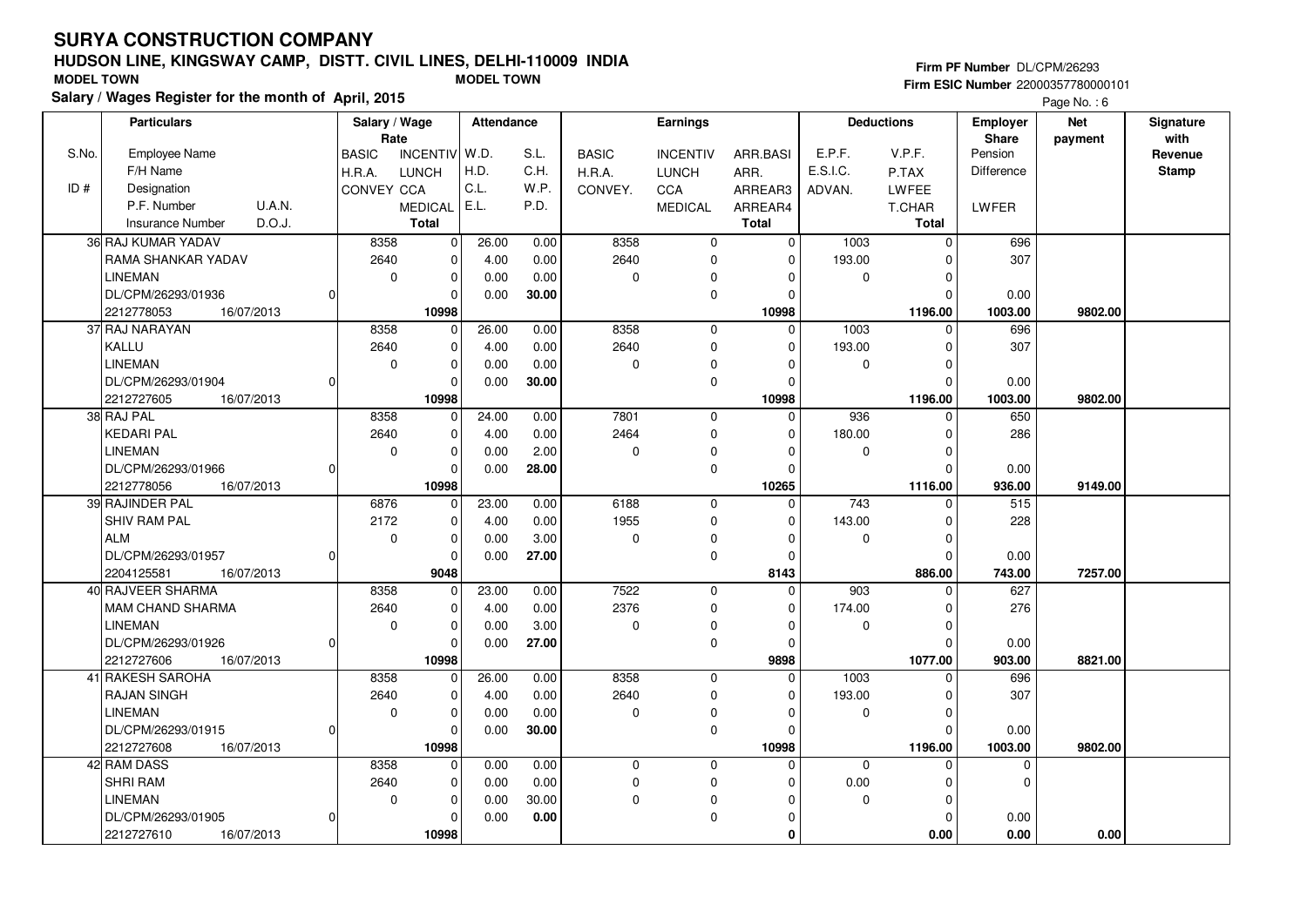## **HUDSON LINE, KINGSWAY CAMP, DISTT. CIVIL LINES, DELHI-110009 INDIASalary / Wages Register for the month of April, 2015 MODEL TOWN MODEL TOWN**

#### **Firm PF Number** DL/CPM/26293 **Firm ESIC Number** 22000357780000101

|       | <b>Particulars</b>                |    | Salary / Wage<br>Rate |                 | Attendance |       |              | <b>Earnings</b> |              |             | <b>Deductions</b> | <b>Employer</b><br><b>Share</b> | <b>Net</b> | Signature<br>with |
|-------|-----------------------------------|----|-----------------------|-----------------|------------|-------|--------------|-----------------|--------------|-------------|-------------------|---------------------------------|------------|-------------------|
| S.No. | <b>Employee Name</b>              |    | <b>BASIC</b>          | <b>INCENTIV</b> | W.D.       | S.L.  | <b>BASIC</b> | <b>INCENTIV</b> | ARR.BASI     | E.P.F.      | V.P.F.            | Pension                         | payment    | Revenue           |
|       | F/H Name                          |    | H.R.A.                | <b>LUNCH</b>    | H.D.       | C.H.  | H.R.A.       | <b>LUNCH</b>    | ARR.         | E.S.I.C.    | P.TAX             | Difference                      |            | <b>Stamp</b>      |
| ID#   | Designation                       |    | CONVEY CCA            |                 | C.L.       | W.P.  | CONVEY.      | CCA             | ARREAR3      | ADVAN.      | <b>LWFEE</b>      |                                 |            |                   |
|       | U.A.N.<br>P.F. Number             |    |                       | <b>MEDICAL</b>  | E.L.       | P.D.  |              | <b>MEDICAL</b>  | ARREAR4      |             | T.CHAR            | LWFER                           |            |                   |
|       | D.O.J.<br><b>Insurance Number</b> |    |                       | Total           |            |       |              |                 | <b>Total</b> |             | Total             |                                 |            |                   |
|       | 43 RAM KHILAWAN                   |    | 6876                  | $\mathbf 0$     | 25.00      | 0.00  | 6647         | 0               | 0            | 798         | $\Omega$          | 554                             |            |                   |
|       | <b>MUNNU</b>                      |    | 2172                  | $\mathbf 0$     | 4.00       | 0.00  | 2100         | 0               | $\Omega$     | 154.00      | $\Omega$          | 244                             |            |                   |
|       | <b>ALM</b>                        |    | $\mathbf 0$           | $\mathbf 0$     | 0.00       | 1.00  | $\mathbf 0$  | 0               | $\Omega$     | 0           | $\Omega$          |                                 |            |                   |
|       | DL/CPM/26293/01906                | 0  |                       | $\Omega$        | 0.00       | 29.00 |              | 0               | $\Omega$     |             | $\Omega$          | 0.00                            |            |                   |
|       | 2212727613<br>16/07/2013          |    |                       | 9048            |            |       |              |                 | 8747         |             | 952.00            | 798.00                          | 7795.00    |                   |
|       | 44 RAM NARESH                     |    | 8358                  | $\mathbf 0$     | 24.00      | 0.00  | 7801         | $\mathbf 0$     | $\Omega$     | 936         | $\Omega$          | 650                             |            |                   |
|       | <b>BRIJ NATH</b>                  |    | 2640                  | $\mathbf 0$     | 4.00       | 0.00  | 2464         | 0               | $\Omega$     | 180.00      | $\Omega$          | 286                             |            |                   |
|       | <b>LINEMAN</b>                    |    | $\Omega$              | $\mathbf 0$     | 0.00       | 2.00  | $\mathbf 0$  | 0               | $\Omega$     | 0           | $\Omega$          |                                 |            |                   |
|       | DL/CPM/26293/01946                | 01 |                       | $\Omega$        | 0.00       | 28.00 |              | 0               | $\Omega$     |             | $\Omega$          | 0.00                            |            |                   |
|       | 16/07/2013<br>2212804016          |    |                       | 10998           |            |       |              |                 | 10265        |             | 1116.00           | 936.00                          | 9149.00    |                   |
|       | 45 RAM SAGAR                      |    | 8358                  | $\mathbf 0$     | 26.00      | 0.00  | 8358         | $\mathbf 0$     | $\mathbf 0$  | 1003        | $\Omega$          | 696                             |            |                   |
|       | <b>SARDAR PAL</b>                 |    | 2640                  | 0               | 4.00       | 0.00  | 2640         | 0               | $\Omega$     | 193.00      | $\Omega$          | 307                             |            |                   |
|       | <b>LINEMAN</b>                    |    | $\mathbf 0$           | $\Omega$        | 0.00       | 0.00  | $\Omega$     | 0               | $\Omega$     | $\mathbf 0$ | $\Omega$          |                                 |            |                   |
|       | DL/CPM/26293/01979                | 01 |                       | $\Omega$        | 0.00       | 30.00 |              | $\mathbf 0$     | $\Omega$     |             | $\Omega$          | 0.00                            |            |                   |
|       | 2212727615<br>16/07/2013          |    |                       | 10998           |            |       |              |                 | 10998        |             | 1196.00           | 1003.00                         | 9802.00    |                   |
|       | 46 RAM SAROOP                     |    | 8358                  | 0               | 7.00       | 0.00  | 2507         | $\mathbf 0$     | $\Omega$     | 301         | $\Omega$          | 209                             |            |                   |
|       | <b>BALI PRASAD YADAV</b>          |    | 2640                  | $\mathbf 0$     | 2.00       | 0.00  | 792          | $\mathbf 0$     | $\Omega$     | 58.00       | $\Omega$          | 92                              |            |                   |
|       | <b>LINEMAN</b>                    |    | $\mathbf 0$           | $\mathbf 0$     | 0.00       | 21.00 | $\mathbf 0$  | 0               | $\Omega$     | 0           | $\Omega$          |                                 |            |                   |
|       | DL/CPM/26293/01960                | 01 |                       | $\Omega$        | 0.00       | 9.00  |              | 0               | $\Omega$     |             | $\Omega$          | 0.00                            |            |                   |
|       | 2212727616<br>16/07/2013          |    |                       | 10998           |            |       |              |                 | 3299         |             | 359.00            | 301.00                          | 2940.00    |                   |
|       | 47 RAM SUMER BABBAN               |    | 6876                  | 0               | 16.00      | 0.00  | 4355         | 0               | $\Omega$     | 523         | ŋ                 | 363                             |            |                   |
|       | <b>RAJA RAM</b>                   |    | 2172                  | $\mathbf 0$     | 3.00       | 0.00  | 1376         | $\mathbf{0}$    | $\Omega$     | 101.00      | $\Omega$          | 160                             |            |                   |
|       | <b>ALM</b>                        |    | $\mathbf 0$           | $\mathbf 0$     | 0.00       | 11.00 | $\mathbf 0$  | 0               | $\Omega$     | 0           | $\mathbf 0$       |                                 |            |                   |
|       | DL/CPM/26293/01908                | 0  |                       | $\Omega$        | 0.00       | 19.00 |              | $\mathbf{0}$    | 0            |             | $\Omega$          | 0.00                            |            |                   |
|       | 2212727618<br>16/07/2013          |    |                       | 9048            |            |       |              |                 | 5731         |             | 624.00            | 523.00                          | 5107.00    |                   |
|       | 48 RAM SURAT YADAV                |    | 8358                  | $\mathbf 0$     | 26.00      | 0.00  | 8358         | $\mathbf{0}$    | $\mathbf 0$  | 1003        | $\Omega$          | 696                             |            |                   |
|       | <b>DHAN YADAV</b>                 |    | 2640                  | $\Omega$        | 4.00       | 0.00  | 2640         | $\mathbf{0}$    | $\Omega$     | 193.00      | $\Omega$          | 307                             |            |                   |
|       | <b>WELDING MAN</b>                |    | $\mathbf 0$           | $\mathbf 0$     | 0.00       | 0.00  | $\mathbf 0$  | 0               | $\Omega$     | 0           | $\mathbf 0$       |                                 |            |                   |
|       | DL/CPM/26293/01973                | 01 |                       | $\mathbf 0$     | 0.00       | 30.00 |              | 0               | $\Omega$     |             | $\Omega$          | 0.00                            |            |                   |
|       | 2213229064<br>16/07/2013          |    |                       | 10998           |            |       |              |                 | 10998        |             | 1196.00           | 1003.00                         | 9802.00    |                   |
|       | 49 RAMESH                         |    | 8358                  | $\Omega$        | 16.00      | 0.00  | 5293         | $\mathbf 0$     | $\mathbf 0$  | 635         | $\Omega$          | 441                             |            |                   |
|       | <b>CHATURI</b>                    |    | 2640                  | $\mathbf 0$     | 3.00       | 0.00  | 1672         | 0               | $\Omega$     | 122.00      | $\Omega$          | 194                             |            |                   |
|       | <b>LINEMAN</b>                    |    | $\mathbf 0$           | $\mathbf 0$     | 0.00       | 11.00 | $\mathbf 0$  | 0               | $\Omega$     | $\mathbf 0$ | $\Omega$          |                                 |            |                   |
|       | DL/CPM/26293/01959                | 01 |                       | $\Omega$        | 0.00       | 19.00 |              | 0               | $\Omega$     |             | $\Omega$          | 0.00                            |            |                   |
|       | 2212727611<br>16/07/2013          |    |                       | 10998           |            |       |              |                 | 6965         |             | 757.00            | 635.00                          | 6208.00    |                   |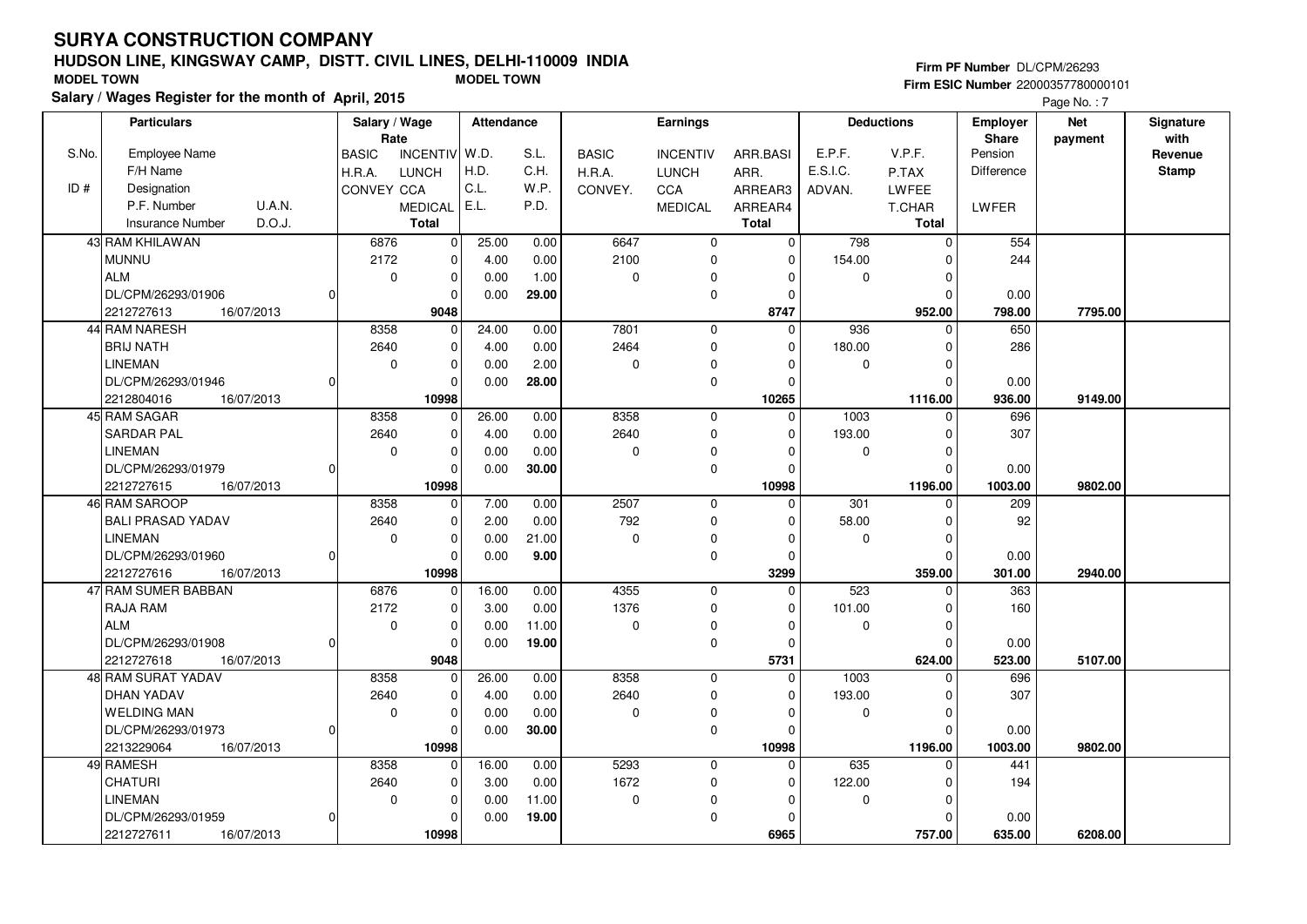## **HUDSON LINE, KINGSWAY CAMP, DISTT. CIVIL LINES, DELHI-110009 INDIASalary / Wages Register for the month of April, 2015 MODEL TOWN MODEL TOWN**

#### **Firm PF Number** DL/CPM/26293 **Firm ESIC Number** 22000357780000101

|       | <b>Particulars</b>                | Salary / Wage<br>Rate |                 | Attendance |       |              | Earnings        |              |          | <b>Deductions</b> | Employer<br>Share | <b>Net</b> | Signature<br>with |
|-------|-----------------------------------|-----------------------|-----------------|------------|-------|--------------|-----------------|--------------|----------|-------------------|-------------------|------------|-------------------|
| S.No. | <b>Employee Name</b>              | <b>BASIC</b>          | <b>INCENTIV</b> | W.D.       | S.L.  | <b>BASIC</b> | <b>INCENTIV</b> | ARR.BASI     | E.P.F.   | V.P.F.            | Pension           | payment    | Revenue           |
|       | F/H Name                          | H.R.A.                | <b>LUNCH</b>    | H.D.       | C.H.  | H.R.A.       | <b>LUNCH</b>    | ARR.         | E.S.I.C. | P.TAX             | Difference        |            | <b>Stamp</b>      |
| ID#   | Designation                       | CONVEY CCA            |                 | C.L.       | W.P.  | CONVEY.      | CCA             | ARREAR3      | ADVAN.   | <b>LWFEE</b>      |                   |            |                   |
|       | P.F. Number<br><b>U.A.N.</b>      |                       | <b>MEDICAL</b>  | E.L.       | P.D.  |              | <b>MEDICAL</b>  | ARREAR4      |          | T.CHAR            | LWFER             |            |                   |
|       | D.O.J.<br><b>Insurance Number</b> |                       | <b>Total</b>    |            |       |              |                 | <b>Total</b> |          | <b>Total</b>      |                   |            |                   |
|       | 50 RAMESH YADAV                   | 8358                  |                 |            |       | 6129         |                 |              | 735      |                   | 511               |            |                   |
|       |                                   |                       | 0               | 19.00      | 0.00  |              | $\mathbf 0$     | $\mathbf 0$  |          | $\Omega$          |                   |            |                   |
|       | <b>ORI YADAV</b>                  | 2640                  | $\Omega$        | 3.00       | 0.00  | 1936         | $\mathbf 0$     | $\Omega$     | 142.00   | $\Omega$          | 224               |            |                   |
|       | <b>LINEMAN</b>                    | $\mathbf 0$           | $\mathbf 0$     | 0.00       | 8.00  | 0            | $\mathbf 0$     | $\mathbf 0$  | 0        | $\Omega$          |                   |            |                   |
|       | DL/CPM/26293/01927                |                       | $\Omega$        | 0.00       | 22.00 |              | $\mathbf 0$     | $\mathbf 0$  |          | $\Omega$          | 0.00              |            |                   |
|       | 2212727612<br>16/07/2013          |                       | 10998           |            |       |              |                 | 8065         |          | 877.00            | 735.00            | 7188.00    |                   |
|       | 51 RAMU CHAUHAN                   | 6876                  | $\Omega$        | 24.00      | 0.00  | 6418         | $\mathbf 0$     | $\Omega$     | 770      | $\Omega$          | 535               |            |                   |
|       | MAHKU CHAUHAN                     | 2172                  | $\mathbf 0$     | 4.00       | 0.00  | 2027         | $\mathbf 0$     | $\Omega$     | 148.00   | $\Omega$          | 235               |            |                   |
|       | <b>ALM</b>                        | 0                     | $\mathbf 0$     | 0.00       | 2.00  | 0            | $\Omega$        | $\Omega$     | 0        | $\Omega$          |                   |            |                   |
|       | DL/CPM/26293/01967                |                       | $\Omega$        | 0.00       | 28.00 |              | $\mathbf 0$     | $\mathbf 0$  |          | $\mathbf 0$       | 0.00              |            |                   |
|       | 2212778067<br>16/07/2013          |                       | 9048            |            |       |              |                 | 8445         |          | 918.00            | 770.00            | 7527.00    |                   |
|       | 52 RANJEET                        | 8358                  | $\mathbf 0$     | 0.00       | 0.00  | $\mathbf 0$  | $\mathbf 0$     | $\Omega$     | $\Omega$ | $\Omega$          | $\mathbf 0$       |            |                   |
|       | MAHADEV PASWAN                    | 2640                  | $\mathbf 0$     | 0.00       | 0.00  | $\pmb{0}$    | $\mathbf 0$     | $\Omega$     | 0.00     | $\Omega$          | $\Omega$          |            |                   |
|       | <b>LINEMAN</b>                    | 0                     | $\mathbf 0$     | 0.00       | 30.00 | 0            | $\mathbf 0$     | $\Omega$     | 0        | $\Omega$          |                   |            |                   |
|       | DL/CPM/26293/01945                |                       | $\Omega$        | 0.00       | 0.00  |              | $\mathbf 0$     | $\Omega$     |          | $\Omega$          | 0.00              |            |                   |
|       | 16/07/2013<br>1013583468          |                       | 10998           |            |       |              |                 | $\mathbf{0}$ |          | 0.00              | 0.00              | 0.00       |                   |
|       | 53 RANJEET KUMAR                  | 6876                  | $\Omega$        | 26.00      | 0.00  | 6876         | $\mathbf 0$     | $\Omega$     | 825      | $\Omega$          | 573               |            |                   |
|       | <b>BASDEV</b>                     | 2172                  | $\mathbf 0$     | 4.00       | 0.00  | 2172         | $\mathbf 0$     | $\Omega$     | 159.00   | $\Omega$          | 252               |            |                   |
|       | <b>ALM</b>                        | 0                     | $\mathbf 0$     | 0.00       | 0.00  | 0            | 0               | $\mathbf 0$  | 0        | $\Omega$          |                   |            |                   |
|       | DL/CPM/26293/01909                |                       | $\mathbf 0$     | 0.00       | 30.00 |              | $\mathbf 0$     | $\Omega$     |          | $\Omega$          | 0.00              |            |                   |
|       | 2212727619<br>16/07/2013          |                       | 9048            |            |       |              |                 | 9048         |          | 984.00            | 825.00            | 8064.00    |                   |
|       | 54 RAVINDER PAL                   | 8358                  | 0               | 26.00      | 0.00  | 8358         | $\mathbf 0$     | $\mathbf 0$  | 1003     | $\Omega$          | 696               |            |                   |
|       | <b>SARDAR PAL</b>                 | 2640                  | $\mathbf 0$     | 4.00       | 0.00  | 2640         | $\mathbf 0$     | $\mathbf 0$  | 193.00   | $\Omega$          | 307               |            |                   |
|       | <b>LINEMAN</b>                    | 0                     | $\mathbf 0$     | 0.00       | 0.00  | $\mathbf 0$  | $\mathbf 0$     | $\Omega$     | 0        | $\Omega$          |                   |            |                   |
|       | DL/CPM/26293/01928                | O                     | $\Omega$        | 0.00       | 30.00 |              | $\mathbf 0$     | $\Omega$     |          | $\Omega$          | 0.00              |            |                   |
|       | 2212727621<br>16/07/2013          |                       | 10998           |            |       |              |                 | 10998        |          | 1196.00           | 1003.00           | 9802.00    |                   |
|       | 55 RISHI KUMAR                    | 8358                  | $\mathbf 0$     | 26.00      | 0.00  | 8358         | $\mathbf{0}$    | $\mathbf 0$  | 1003     | $\Omega$          | 696               |            |                   |
|       | DEVDUTT SHARMA                    | 2640                  | $\Omega$        | 4.00       | 0.00  | 2640         | $\mathbf 0$     | $\Omega$     | 193.00   | $\Omega$          | 307               |            |                   |
|       | <b>TO</b>                         | $\mathbf 0$           | $\mathbf 0$     | 0.00       | 0.00  | 0            | $\mathbf 0$     | $\mathbf 0$  | 0        | $\Omega$          |                   |            |                   |
|       | DL/CPM/26293/01922                |                       | $\Omega$        | 0.00       | 30.00 |              | $\mathbf 0$     | $\mathbf 0$  |          | $\Omega$          | 0.00              |            |                   |
|       | 1013583480<br>16/07/2013          |                       | 10998           |            |       |              |                 | 10998        |          | 1196.00           | 1003.00           | 9802.00    |                   |
|       | 56 SACHIN RUHELA                  | 6876                  | $\Omega$        | 26.00      | 0.00  | 6876         | $\mathbf 0$     | $\Omega$     | 825      | $\Omega$          | $\overline{573}$  |            |                   |
|       | LAXMAN SINGH RUHELA               | 2172                  | $\mathbf 0$     | 4.00       | 0.00  | 2172         | $\mathbf 0$     | $\Omega$     | 159.00   | $\Omega$          | 252               |            |                   |
|       | <b>ALM</b>                        | 0                     | $\mathbf 0$     | 0.00       | 0.00  | 0            | $\mathbf 0$     | $\Omega$     | 0        | $\Omega$          |                   |            |                   |
|       | DL/CPM/26293/01919                |                       | $\Omega$        | 0.00       | 30.00 |              | $\mathbf 0$     | $\Omega$     |          | $\Omega$          | 0.00              |            |                   |
|       | 2212778081<br>16/07/2013          |                       | 9048            |            |       |              |                 | 9048         |          | 984.00            | 825.00            | 8064.00    |                   |
|       |                                   |                       |                 |            |       |              |                 |              |          |                   |                   |            |                   |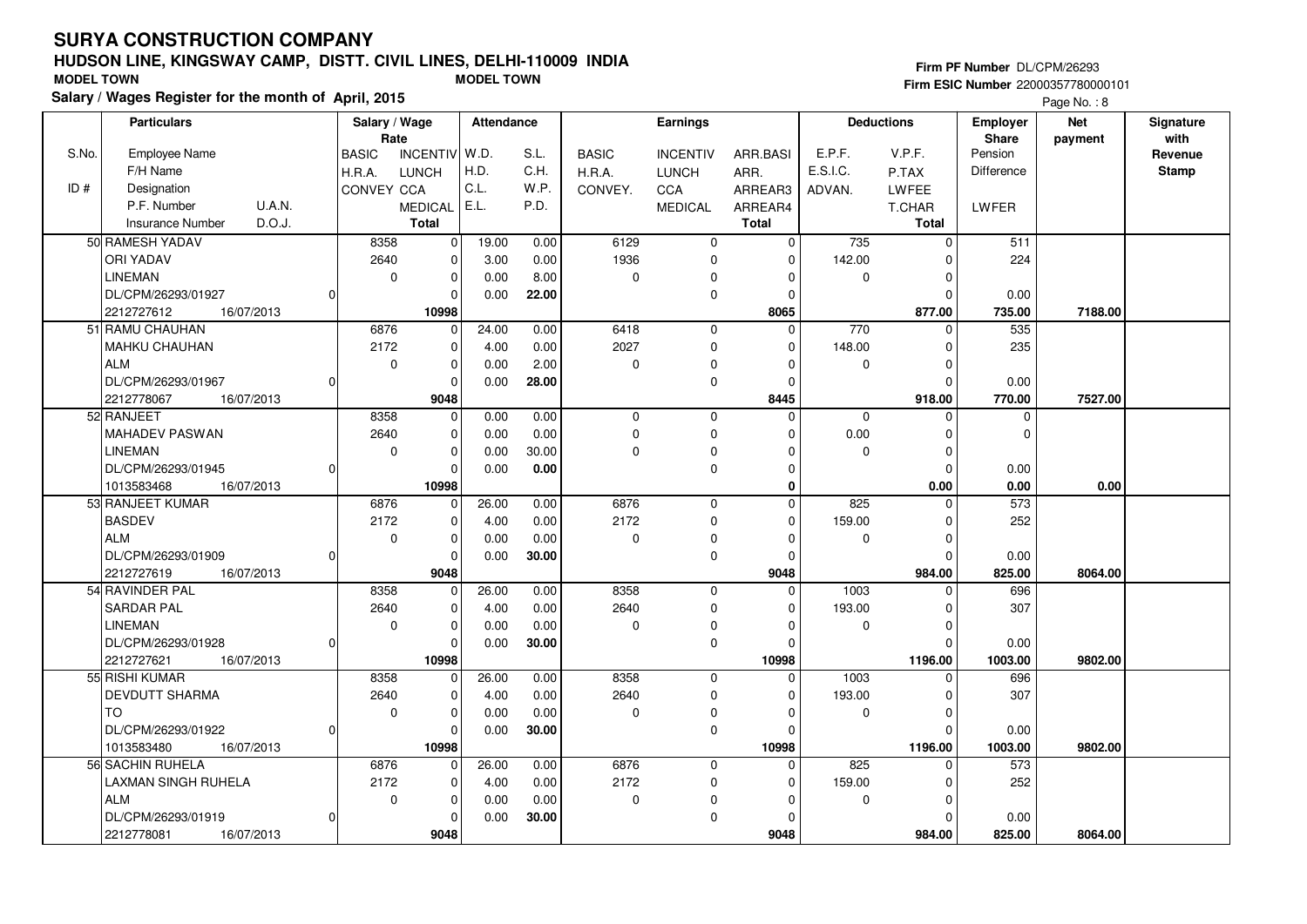## **HUDSON LINE, KINGSWAY CAMP, DISTT. CIVIL LINES, DELHI-110009 INDIASalary / Wages Register for the month of April, 2015 MODEL TOWN MODEL TOWN**

#### **Firm PF Number** DL/CPM/26293

|       | <b>Particulars</b>                |          | Salary / Wage |                 | Attendance |       |              | Earnings        |              |             | <b>Deductions</b> | <b>Employer</b>   | <b>Net</b> | Signature    |
|-------|-----------------------------------|----------|---------------|-----------------|------------|-------|--------------|-----------------|--------------|-------------|-------------------|-------------------|------------|--------------|
|       |                                   |          | Rate          |                 |            |       |              |                 |              |             |                   | <b>Share</b>      | payment    | with         |
| S.No. | Employee Name                     |          | <b>BASIC</b>  | <b>INCENTIV</b> | W.D.       | S.L.  | <b>BASIC</b> | <b>INCENTIV</b> | ARR.BASI     | E.P.F.      | V.P.F.            | Pension           |            | Revenue      |
|       | F/H Name                          |          | H.R.A.        | <b>LUNCH</b>    | H.D.       | C.H.  | H.R.A.       | <b>LUNCH</b>    | ARR.         | E.S.I.C.    | P.TAX             | <b>Difference</b> |            | <b>Stamp</b> |
| ID#   | Designation                       |          | CONVEY CCA    |                 | C.L.       | W.P.  | CONVEY.      | <b>CCA</b>      | ARREAR3      | ADVAN.      | <b>LWFEE</b>      |                   |            |              |
|       | U.A.N.<br>P.F. Number             |          |               | <b>MEDICAL</b>  | E.L.       | P.D.  |              | <b>MEDICAL</b>  | ARREAR4      |             | T.CHAR            | LWFER             |            |              |
|       | D.O.J.<br><b>Insurance Number</b> |          |               | <b>Total</b>    |            |       |              |                 | <b>Total</b> |             | <b>Total</b>      |                   |            |              |
|       | 57 SANDEEP KUMAR                  |          | 6876          | $\mathbf 0$     | 24.00      | 0.00  | 6418         | $\mathbf 0$     | $\Omega$     | 770         | $\mathbf 0$       | 535               |            |              |
|       | ROHTASH SINGH                     |          | 2172          | 0               | 4.00       | 0.00  | 2027         | $\mathbf 0$     | $\mathbf 0$  | 148.00      | $\Omega$          | 235               |            |              |
|       | <b>ALM</b>                        |          | $\mathbf 0$   | $\mathbf 0$     | 0.00       | 2.00  | $\mathbf 0$  | $\mathbf 0$     | $\Omega$     | $\mathbf 0$ | $\Omega$          |                   |            |              |
|       | DL/CPM/26293/01944                | $\Omega$ |               | 0               | 0.00       | 28.00 |              | $\mathbf 0$     | $\Omega$     |             | $\Omega$          | 0.00              |            |              |
|       | 1013583465<br>16/07/2013          |          |               | 9048            |            |       |              |                 | 8445         |             | 918.00            | 770.00            | 7527.00    |              |
|       | 58 SANJEET YADAV                  |          | 6876          | $\overline{0}$  | 0.00       | 0.00  | $\mathbf 0$  | $\mathbf 0$     | $\Omega$     | $\Omega$    | $\Omega$          | $\mathbf 0$       |            |              |
|       | HARIHAR YADAV                     |          | 2172          | $\mathbf 0$     | 0.00       | 0.00  | $\Omega$     | $\mathbf 0$     | $\Omega$     | 0.00        | $\Omega$          | $\Omega$          |            |              |
|       | <b>ALM</b>                        |          | $\mathbf 0$   | 0               | 0.00       | 30.00 | 0            | $\Omega$        | $\Omega$     | 0           | $\mathbf 0$       |                   |            |              |
|       | DL/CPM/26293/01918                | $\Omega$ |               | $\mathbf 0$     | 0.00       | 0.00  |              | $\mathbf 0$     | $\Omega$     |             | $\Omega$          | 0.00              |            |              |
|       | 16/07/2013<br>1112820322          |          |               | 9048            |            |       |              |                 | $\bf{0}$     |             | 0.00              | 0.00              | 0.00       |              |
|       | 59 SARVAN PAL                     |          | 6876          | $\mathbf 0$     | 26.00      | 0.00  | 6876         | $\mathbf 0$     | $\mathbf{0}$ | 825         | $\Omega$          | 573               |            |              |
|       | <b>RAM SAGAR</b>                  |          | 2172          | $\mathbf 0$     | 4.00       | 0.00  | 2172         | $\mathbf 0$     | $\Omega$     | 159.00      | $\Omega$          | 252               |            |              |
|       | <b>ALM</b>                        |          | $\mathbf 0$   | 0               | 0.00       | 0.00  | $\mathbf 0$  | $\mathbf 0$     | $\Omega$     | $\mathbf 0$ | $\Omega$          |                   |            |              |
|       | DL/CPM/26293/01947                | O        |               | 0               | 0.00       | 30.00 |              | $\mathbf 0$     | $\Omega$     |             | $\Omega$          | 0.00              |            |              |
|       | 1013585115<br>16/07/2013          |          |               | 9048            |            |       |              |                 | 9048         |             | 984.00            | 825.00            | 8064.00    |              |
|       | 60 SATENDER KUMAR                 |          | 8358          | $\overline{0}$  | 26.00      | 0.00  | 8358         | $\mathbf 0$     | $\Omega$     | 1003        | $\Omega$          | 696               |            |              |
|       | NATHU RAM                         |          | 2640          | 0               | 4.00       | 0.00  | 2640         | $\mathbf 0$     | $\mathbf 0$  | 193.00      | $\Omega$          | 307               |            |              |
|       | <b>LINEMAN</b>                    |          | 0             | 0               | 0.00       | 0.00  | 0            | $\Omega$        | $\Omega$     | 0           | $\Omega$          |                   |            |              |
|       | DL/CPM/26293/01898                | $\Omega$ |               | 0               | 0.00       | 30.00 |              | $\mathbf 0$     | $\Omega$     |             | $\Omega$          | 0.00              |            |              |
|       | 1013583479<br>16/07/2013          |          |               | 10998           |            |       |              |                 | 10998        |             | 1196.00           | 1003.00           | 9802.00    |              |
|       | 61 SATPAL RANGEELA                |          | 8358          | 0               | 26.00      | 0.00  | 8358         | $\mathbf 0$     | $\mathbf 0$  | 1003        | $\Omega$          | 696               |            |              |
|       | <b>OMI</b>                        |          | 2640          | 0               | 4.00       | 0.00  | 2640         | $\mathbf 0$     | $\Omega$     | 193.00      | $\Omega$          | 307               |            |              |
|       | <b>LINEMAN</b>                    |          | $\mathbf 0$   | 0               | 0.00       | 0.00  | $\Omega$     | 0               | $\Omega$     | $\mathbf 0$ | $\Omega$          |                   |            |              |
|       | DL/CPM/26293/01934                | $\Omega$ |               | 0               | 0.00       | 30.00 |              | $\mathbf 0$     | $\Omega$     |             | $\Omega$          | 0.00              |            |              |
|       | 2212778090<br>16/07/2013          |          |               | 10998           |            |       |              |                 | 10998        |             | 1196.00           | 1003.00           | 9802.00    |              |
|       | 62 SATYA NARAYAN                  |          | 6876          | 0               | 26.00      | 0.00  | 6876         | $\mathbf 0$     | $\Omega$     | 825         | 0                 | 573               |            |              |
|       | <b>DEVTADIN</b>                   |          | 2172          | $\mathbf 0$     | 4.00       | 0.00  | 2172         | $\mathbf 0$     | $\Omega$     | 159.00      | $\Omega$          | 252               |            |              |
|       | <b>ALM</b>                        |          | $\mathbf 0$   | $\mathbf 0$     | 0.00       | 0.00  | $\mathbf 0$  | $\mathbf 0$     | $\Omega$     | $\mathbf 0$ | $\Omega$          |                   |            |              |
|       | DL/CPM/26293/01910                | $\Omega$ |               | $\mathbf 0$     | 0.00       | 30.00 |              | $\mathbf 0$     | $\Omega$     |             | $\Omega$          | 0.00              |            |              |
|       | 2212727623<br>16/07/2013          |          |               | 9048            |            |       |              |                 | 9048         |             | 984.00            | 825.00            | 8064.00    |              |
|       | 63 SHIV KUMAR                     |          | 8358          | $\mathbf{0}$    | 26.00      | 0.00  | 8358         | $\mathbf 0$     | $\Omega$     | 1003        | $\Omega$          | 696               |            |              |
|       | <b>LAXMAN PRASAD</b>              |          | 2640          | 0               | 4.00       | 0.00  | 2640         | $\mathbf 0$     | $\Omega$     | 193.00      | $\Omega$          | 307               |            |              |
|       | <b>LINEMAN</b>                    |          | $\mathbf 0$   | 0               | 0.00       | 0.00  | 0            | 0               | $\Omega$     | 0           | $\Omega$          |                   |            |              |
|       | DL/CPM/26293/01961                | $\Omega$ |               | 0               | 0.00       | 30.00 |              | $\Omega$        | $\Omega$     |             | $\Omega$          | 0.00              |            |              |
|       | 2212727626<br>16/07/2013          |          |               | 10998           |            |       |              |                 | 10998        |             | 1196.00           | 1003.00           | 9802.00    |              |
|       |                                   |          |               |                 |            |       |              |                 |              |             |                   |                   |            |              |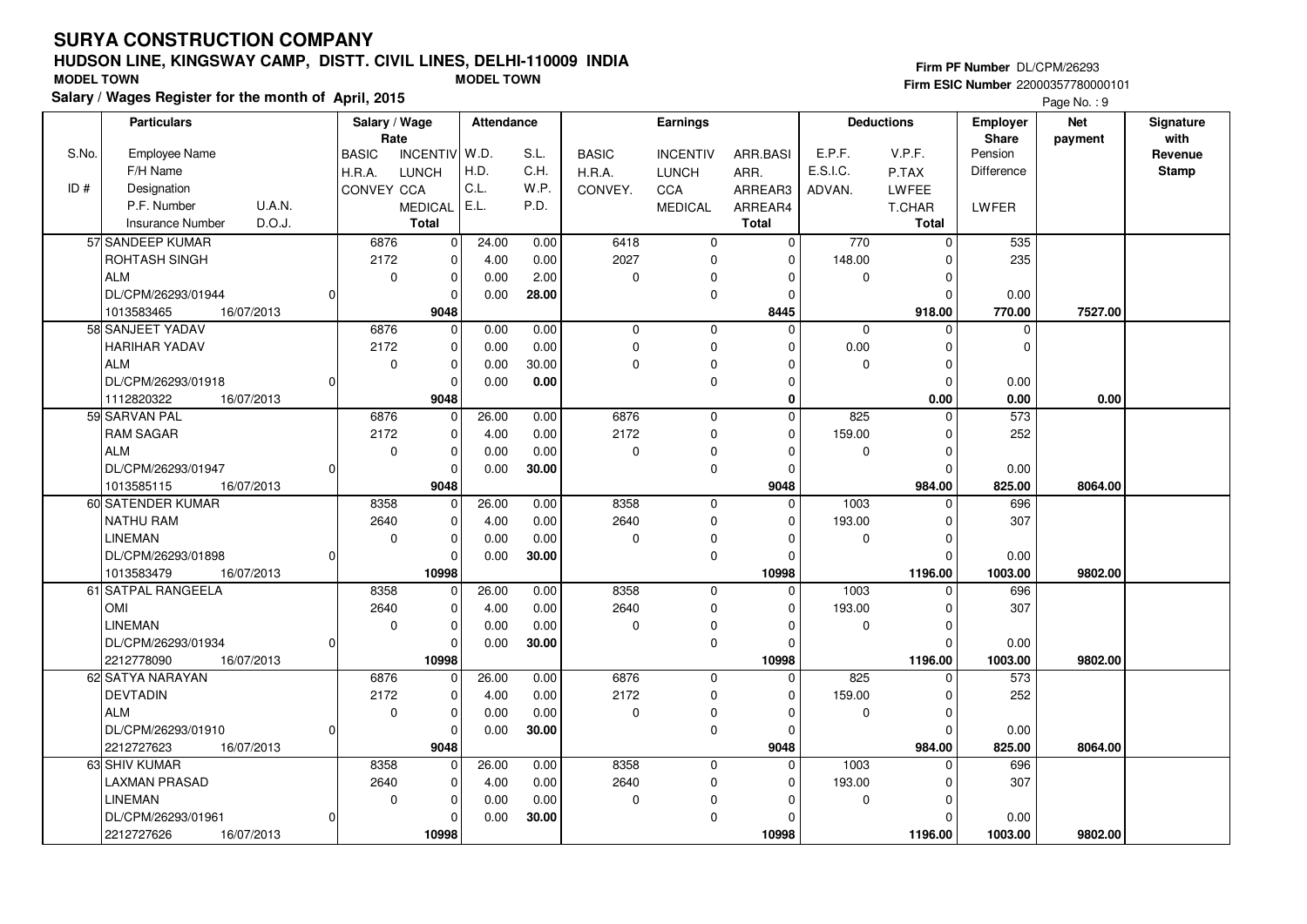## **HUDSON LINE, KINGSWAY CAMP, DISTT. CIVIL LINES, DELHI-110009 INDIASalary / Wages Register for the month of April, 2015 MODEL TOWN MODEL TOWN**

#### **Firm PF Number** DL/CPM/26293

|       | <b>Particulars</b>                | Salary / Wage     |                 | <b>Attendance</b> |       |              | Earnings        |              |             | <b>Deductions</b> | Employer   | Net     | Signature |
|-------|-----------------------------------|-------------------|-----------------|-------------------|-------|--------------|-----------------|--------------|-------------|-------------------|------------|---------|-----------|
|       |                                   | Rate              |                 |                   |       |              |                 |              |             |                   | Share      | payment | with      |
| S.No. | <b>Employee Name</b>              | <b>BASIC</b>      | <b>INCENTIV</b> | W.D.              | S.L.  | <b>BASIC</b> | <b>INCENTIV</b> | ARR.BASI     | E.P.F.      | V.P.F.            | Pension    |         | Revenue   |
|       | F/H Name                          | H.R.A.            | <b>LUNCH</b>    | H.D.              | C.H.  | H.R.A.       | <b>LUNCH</b>    | ARR.         | E.S.I.C.    | P.TAX             | Difference |         | Stamp     |
| ID#   | Designation                       | <b>CONVEY CCA</b> |                 | C.L.              | W.P.  | CONVEY.      | <b>CCA</b>      | ARREAR3      | ADVAN.      | LWFEE             |            |         |           |
|       | P.F. Number<br>U.A.N.             |                   | <b>MEDICAL</b>  | E.L.              | P.D.  |              | <b>MEDICAL</b>  | ARREAR4      |             | T.CHAR            | LWFER      |         |           |
|       | D.O.J.<br><b>Insurance Number</b> |                   | <b>Total</b>    |                   |       |              |                 | <b>Total</b> |             | Total             |            |         |           |
|       | 64 SHIV NARAYAN                   | 8358              | $\pmb{0}$       | 26.00             | 0.00  | 8358         | $\mathbf 0$     | $\Omega$     | 1003        | $\Omega$          | 696        |         |           |
|       | KALLU                             | 2640              | $\pmb{0}$       | 4.00              | 0.00  | 2640         | $\mathbf{0}$    | $\Omega$     | 193.00      | $\Omega$          | 307        |         |           |
|       | <b>LINEMAN</b>                    | $\mathbf 0$       | $\mathbf 0$     | 0.00              | 0.00  | 0            | 0               | <sup>0</sup> | 0           | ŋ                 |            |         |           |
|       | DL/CPM/26293/01911                |                   | 0               | 0.00              | 30.00 |              | 0               | $\Omega$     |             | $\Omega$          | 0.00       |         |           |
|       | 2212727628<br>16/07/2013          |                   | 10998           |                   |       |              |                 | 10998        |             | 1196.00           | 1003.00    | 9802.00 |           |
|       | 65 SHREE CHAND                    | 6876              | 0               | 26.00             | 0.00  | 6876         | $\mathbf 0$     | $\Omega$     | 825         | $\Omega$          | 573        |         |           |
|       | <b>HARGYAN SINGH</b>              | 2172              | $\mathbf 0$     |                   |       | 2172         |                 | $\Omega$     |             | $\Omega$          | 252        |         |           |
|       |                                   |                   |                 | 4.00              | 0.00  |              | $\mathbf 0$     |              | 159.00      |                   |            |         |           |
|       | <b>ALM</b>                        | $\mathbf 0$       | $\mathbf 0$     | 0.00              | 0.00  | $\pmb{0}$    | 0               | $\Omega$     | 0           | $\Omega$          |            |         |           |
|       | DL/CPM/26293/01962                |                   | $\mathbf 0$     | 0.00              | 30.00 |              | 0               | $\Omega$     |             | $\Omega$          | 0.00       |         |           |
|       | 2212727630<br>16/07/2013          |                   | 9048            |                   |       |              |                 | 9048         |             | 984.00            | 825.00     | 8064.00 |           |
|       | 66 SHRI BHAGWAN                   | 6876              | $\Omega$        | 26.00             | 0.00  | 6876         | $\mathbf{0}$    | $\Omega$     | 825         | $\Omega$          | 573        |         |           |
|       | LT SATYA NARAIN                   | 2172              | $\pmb{0}$       | 4.00              | 0.00  | 2172         | $\mathbf 0$     | $\Omega$     | 159.00      | $\Omega$          | 252        |         |           |
|       | <b>ALM</b>                        | $\mathbf 0$       | $\mathbf 0$     | 0.00              | 0.00  | $\pmb{0}$    | 0               | $\Omega$     | 0           | $\Omega$          |            |         |           |
|       | DL/CPM/26293/01977                |                   | $\Omega$        | 0.00              | 30.00 |              | 0               | $\Omega$     |             | $\Omega$          | 0.00       |         |           |
|       | 16/07/2013<br>2212921960          |                   | 9048            |                   |       |              |                 | 9048         |             | 984.00            | 825.00     | 8064.00 |           |
|       | 67 SHRIDHAR YADAV                 | 8358              | $\mathbf 0$     | 26.00             | 0.00  | 8358         | 0               | $\Omega$     | 1003        | $\Omega$          | 696        |         |           |
|       | <b>GANESH YADAV</b>               | 2640              | $\pmb{0}$       | 4.00              | 0.00  | 2640         | 0               | $\Omega$     | 193.00      | $\Omega$          | 307        |         |           |
|       | <b>LINEMAN</b>                    | $\mathbf 0$       | $\mathbf 0$     | 0.00              | 0.00  | 0            | 0               | $\Omega$     | $\mathbf 0$ | O                 |            |         |           |
|       | DL/CPM/26293/01929<br>$\Omega$    |                   | $\Omega$        | 0.00              | 30.00 |              | 0               | $\Omega$     |             | $\Omega$          | 0.00       |         |           |
|       | 2212727631<br>16/07/2013          |                   | 10998           |                   |       |              |                 | 10998        |             | 1196.00           | 1003.00    | 9802.00 |           |
|       | 68 SHYAM LAL                      | 8358              | 0               | 26.00             | 0.00  | 8358         | $\mathbf 0$     | 0            | 1003        | $\Omega$          | 696        |         |           |
|       | CHANDER BHAN                      | 2640              | 0               | 4.00              | 0.00  | 2640         | 0               | $\Omega$     | 193.00      | O                 | 307        |         |           |
|       | <b>LINEMAN</b>                    | $\pmb{0}$         | $\mathbf 0$     | 0.00              | 0.00  | $\pmb{0}$    | 0               | $\Omega$     | $\mathbf 0$ | O                 |            |         |           |
|       | DL/CPM/26293/01938                |                   | $\mathbf 0$     | 0.00              | 30.00 |              | $\mathbf 0$     | $\Omega$     |             | $\Omega$          | 0.00       |         |           |
|       | 2212731715<br>16/07/2013          |                   | 10998           |                   |       |              |                 | 10998        |             | 1196.00           | 1003.00    | 9802.00 |           |
|       | 69 SOM PAL                        | 6876              | $\mathbf 0$     | 24.00             | 0.00  | 6418         | $\mathbf 0$     | $\mathbf 0$  | 770         | $\Omega$          | 535        |         |           |
|       | <b>TOTA RAM</b>                   | 2172              | $\mathbf 0$     | 4.00              | 0.00  | 2027         | $\mathbf 0$     | $\Omega$     | 148.00      | $\Omega$          | 235        |         |           |
|       | <b>ALM</b>                        | $\mathbf 0$       | $\mathbf 0$     | 0.00              | 2.00  | $\mathbf 0$  | 0               | $\Omega$     | $\mathbf 0$ | O                 |            |         |           |
|       | DL/CPM/26293/01978                |                   | $\mathbf 0$     | 0.00              | 28.00 |              | 0               | $\Omega$     |             | $\Omega$          | 0.00       |         |           |
|       | 2212727633<br>16/07/2013          |                   | 9048            |                   |       |              |                 | 8445         |             | 918.00            | 770.00     | 7527.00 |           |
|       | 70 SONE LAL                       | 6876              | 0               | 26.00             | 0.00  | 6876         | $\mathbf 0$     | $\Omega$     | 825         | $\Omega$          | 573        |         |           |
|       | <b>JAGDISH PRASAD</b>             | 2172              | 0               | 4.00              | 0.00  | 2172         | $\mathbf{0}$    | $\Omega$     | 159.00      | O                 | 252        |         |           |
|       | <b>ALM</b>                        | 0                 | $\pmb{0}$       | 0.00              | 0.00  | $\mathbf 0$  | 0               | <sup>0</sup> | 0           | ŋ                 |            |         |           |
|       | DL/CPM/26293/01970                |                   | $\mathbf 0$     | 0.00              | 30.00 |              | 0               | $\Omega$     |             |                   | 0.00       |         |           |
|       |                                   |                   |                 |                   |       |              |                 |              |             |                   |            |         |           |
|       | 16/07/2013<br>2212815710          |                   | 9048            |                   |       |              |                 | 9048         |             | 984.00            | 825.00     | 8064.00 |           |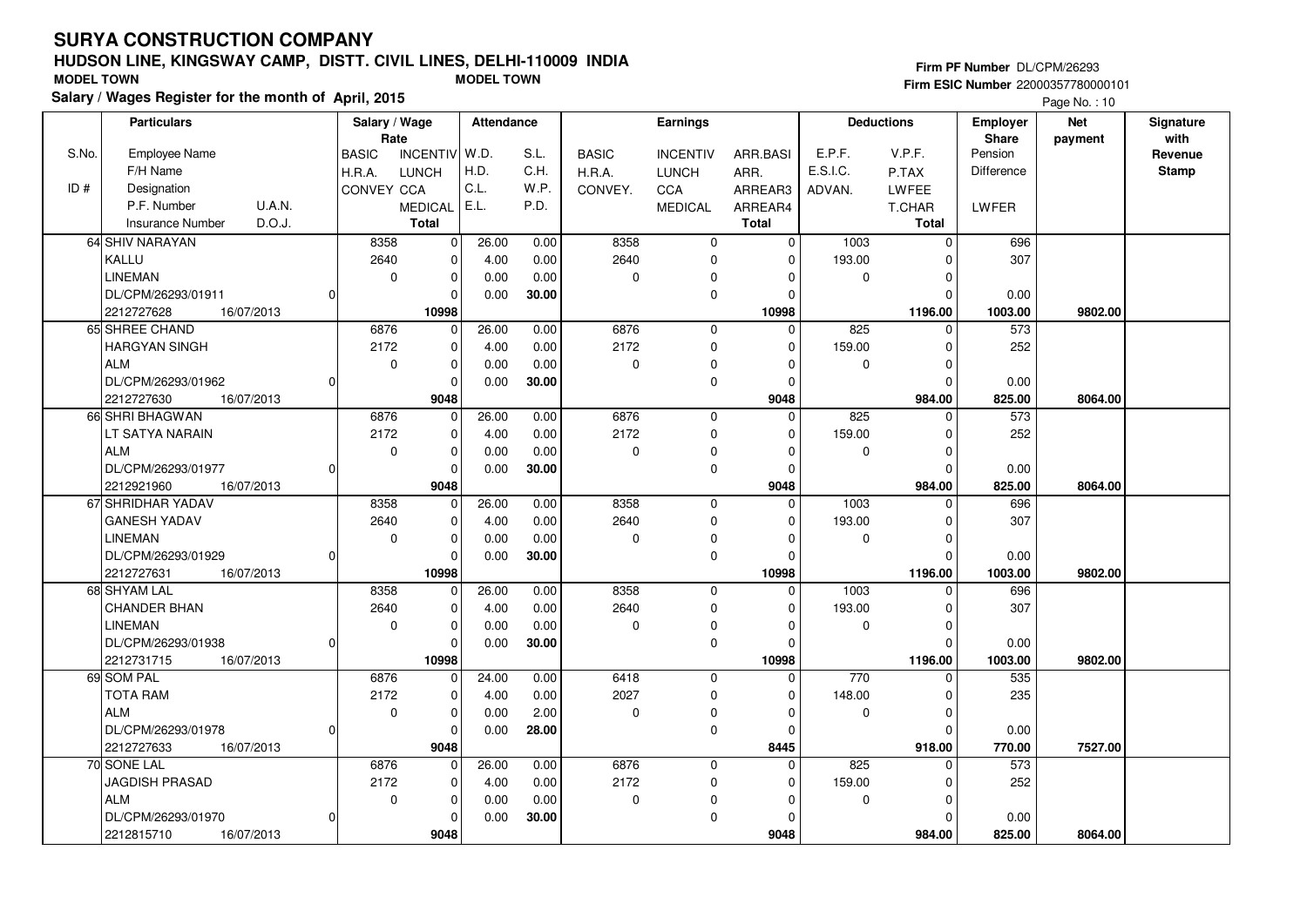## **HUDSON LINE, KINGSWAY CAMP, DISTT. CIVIL LINES, DELHI-110009 INDIASalary / Wages Register for the month of April, 2015 MODEL TOWN MODEL TOWN**

#### **Firm PF Number** DL/CPM/26293 **Firm ESIC Number** 22000357780000101

|       | <b>Particulars</b>                         |          | Salary / Wage<br>Rate |                       | <b>Attendance</b> |              |              | Earnings                   |                  |          | <b>Deductions</b>  | <b>Employer</b><br><b>Share</b> | <b>Net</b><br>payment | Signature<br>with |
|-------|--------------------------------------------|----------|-----------------------|-----------------------|-------------------|--------------|--------------|----------------------------|------------------|----------|--------------------|---------------------------------|-----------------------|-------------------|
| S.No. | <b>Employee Name</b>                       |          | <b>BASIC</b>          | INCENTIV W.D.         |                   | S.L.         | <b>BASIC</b> | <b>INCENTIV</b>            | ARR.BASI         | E.P.F.   | V.P.F.             | Pension                         |                       | Revenue           |
|       | F/H Name                                   |          | H.R.A.                | <b>LUNCH</b>          | H.D.              | C.H.         | H.R.A.       | <b>LUNCH</b>               | ARR.             | E.S.I.C. | P.TAX              | Difference                      |                       | <b>Stamp</b>      |
| ID#   | Designation                                |          | CONVEY CCA            |                       | C.L.              | W.P.         | CONVEY.      | CCA                        | ARREAR3          | ADVAN.   | LWFEE              |                                 |                       |                   |
|       | U.A.N.<br>P.F. Number                      |          |                       | <b>MEDICAL</b>        | E.L.              | P.D.         |              | <b>MEDICAL</b>             | ARREAR4          |          | T.CHAR             | LWFER                           |                       |                   |
|       | Insurance Number<br>D.O.J.                 |          |                       | <b>Total</b>          |                   |              |              |                            | Total            |          | Total              |                                 |                       |                   |
|       | 71 SONU                                    |          | 6876                  | 0                     | 22.00             | 0.00         | 5959         | $\mathbf 0$                | 0                | 715      | $\mathbf 0$        | 496                             |                       |                   |
|       | RADHEY SHYAM                               |          | 2172                  | $\pmb{0}$             | 4.00              | 0.00         | 1882         | 0                          | 0                | 138.00   | $\Omega$           | 219                             |                       |                   |
|       | <b>ALM</b>                                 |          | $\mathbf 0$           | $\pmb{0}$             | 0.00              | 4.00         | $\mathsf 0$  | 0                          | $\Omega$         | 0        | $\mathbf 0$        |                                 |                       |                   |
|       | DL/CPM/26293/01913                         | 0        |                       | $\Omega$              | 0.00              | 26.00        |              | $\mathbf 0$                | $\Omega$         |          | $\Omega$           | 0.00                            |                       |                   |
|       | 2213840049<br>16/07/2013                   |          |                       | 9048                  |                   |              |              |                            | 7841             |          | 853.00             | 715.00                          | 6988.00               |                   |
|       | 72 SUBHASH SINGH                           |          | 8358                  | $\mathbf 0$           | 24.00             | 0.00         | 7801         | $\mathbf 0$                | $\Omega$         | 936      | $\Omega$           | 650                             |                       |                   |
|       | <b>BALWANT SINGH</b>                       |          | 2640                  | $\mathbf 0$           | 4.00              | 0.00         | 2464         | $\mathbf 0$                | $\Omega$         | 180.00   | 0                  | 286                             |                       |                   |
|       | LINEMAN                                    |          | $\mathbf 0$           | $\mathbf 0$           | 0.00              | 2.00         | 0            | 0                          | $\Omega$         | 0        | $\Omega$           |                                 |                       |                   |
|       | DL/CPM/26293/01968                         | $\Omega$ |                       | $\Omega$              | 0.00              | 28.00        |              | 0                          | $\Omega$         |          | $\mathbf 0$        | 0.00                            |                       |                   |
|       | 2212778099<br>16/07/2013                   |          |                       | 10998                 |                   |              |              |                            | 10265            |          | 1116.00            | 936.00                          | 9149.00               |                   |
|       | 73 SUBHASH YADAV                           |          | 8358                  | $\mathbf 0$           | 26.00             | 0.00         | 8358         | $\mathbf 0$                | $\mathbf 0$      | 1003     | $\mathbf 0$        | 696                             |                       |                   |
|       | <b>BANSU YADAV</b>                         |          | 2640                  | 0                     | 4.00              | 0.00         | 2640         | 0                          | $\Omega$         | 193.00   | $\mathbf 0$        | 307                             |                       |                   |
|       | <b>LINEMAN</b>                             |          | $\mathbf 0$           | $\mathbf 0$           | 0.00              | 0.00         | $\mathbf 0$  | $\mathbf 0$                | $\Omega$         | 0        | $\mathbf 0$        |                                 |                       |                   |
|       | DL/CPM/26293/01930                         | $\Omega$ |                       | $\Omega$              | 0.00              | 30.00        |              | $\mathbf 0$                | $\Omega$         |          | $\Omega$           | 0.00                            |                       |                   |
|       | 2212731717<br>16/07/2013                   |          |                       | 10998                 |                   |              |              |                            | 10998            |          | 1196.00            | 1003.00                         | 9802.00               |                   |
|       | 74 SUBODH ROY                              |          | 8358                  | $\mathbf 0$           | 26.00             | 0.00         | 8358         | $\mathbf 0$                | $\Omega$         | 1003     | $\Omega$           | 696                             |                       |                   |
|       | RAM SEWAK ROY                              |          | 2640                  | 0                     | 4.00              | 0.00         | 2640         | $\mathbf 0$                | $\Omega$         | 193.00   | $\Omega$           | 307                             |                       |                   |
|       | <b>LINEMAN</b>                             |          | $\mathbf 0$           | $\mathbf 0$           | 0.00              | 0.00         | 0            | 0                          | $\Omega$         | 0        | $\Omega$           |                                 |                       |                   |
|       | DL/CPM/26293/01941                         | 0        |                       | 0                     | 0.00              | 30.00        |              | $\mathbf 0$                | $\Omega$         |          | $\Omega$           | 0.00                            |                       |                   |
|       | 1011711730<br>16/07/2013                   |          |                       | 10998                 |                   |              |              |                            | 10998            |          | 1196.00            | 1003.00                         | 9802.00               |                   |
|       | 75 SUKHBIR SINGH                           |          | 6876                  | 0                     | 26.00             | 0.00         | 6876         | $\mathbf 0$                | $\Omega$         | 825      | $\Omega$           | 573                             |                       |                   |
|       | <b>VIJAY PAL SINGH</b>                     |          | 2172                  | $\pmb{0}$             | 4.00              | 0.00         | 2172         | $\mathbf 0$                | $\Omega$         | 159.00   | 0                  | 252                             |                       |                   |
|       | <b>ALM</b>                                 |          | $\mathbf 0$           | $\mathbf 0$           | 0.00              | 0.00         | $\mathbf 0$  | 0                          | $\Omega$         | 0        | $\mathbf 0$        |                                 |                       |                   |
|       | DL/CPM/26293/01974                         |          |                       | $\mathbf 0$           | 0.00              | 30.00        |              | $\mathbf 0$                | $\Omega$         |          | $\mathbf 0$        | 0.00                            |                       |                   |
|       | 1013637855<br>16/07/2013<br>76 SUNIL KUMAR |          | 8358                  | 9048                  |                   |              | $\mathbf 0$  | $\mathbf 0$                | 9048<br>$\Omega$ | $\Omega$ | 984.00<br>$\Omega$ | 825.00                          | 8064.00               |                   |
|       | TEJ NARAIN RAI                             |          | 2640                  | $\pmb{0}$<br>0        | 0.00<br>0.00      | 0.00<br>0.00 | $\mathbf 0$  | $\mathbf 0$                | O                | 0.00     | $\Omega$           | $\mathbf 0$<br>$\Omega$         |                       |                   |
|       | LINEMAN                                    |          | $\mathbf 0$           |                       |                   | 30.00        | $\mathbf 0$  |                            | $\Omega$         |          | $\mathbf 0$        |                                 |                       |                   |
|       | DL/CPM/26293/01975                         | $\Omega$ |                       | $\pmb{0}$<br>$\Omega$ | 0.00<br>0.00      | $0.00\,$     |              | $\mathbf 0$<br>$\mathbf 0$ | $\Omega$         | 0        | $\Omega$           | 0.00                            |                       |                   |
|       | 16/07/2013<br>2213134285                   |          |                       | 10998                 |                   |              |              |                            | 0                |          | 0.00               | 0.00                            | 0.00                  |                   |
|       | 77 SURENDER KUMAR                          |          | 8358                  | 0                     | 25.00             | 0.00         | 8079         | $\mathbf 0$                | 0                | 969      | $\Omega$           | 673                             |                       |                   |
|       | <b>BABU RAM PAL</b>                        |          | 2640                  | 0                     |                   | 0.00         | 2552         | 0                          | 0                | 187.00   | $\Omega$           | 296                             |                       |                   |
|       | <b>LINEMAN</b>                             |          | 0                     | $\pmb{0}$             | 4.00<br>0.00      | 1.00         | 0            | 0                          | $\Omega$         | 0        | $\mathbf 0$        |                                 |                       |                   |
|       | DL/CPM/26293/01924                         | 0        |                       | $\mathbf 0$           | 0.00              | 29.00        |              | $\pmb{0}$                  |                  |          | $\Omega$           | 0.00                            |                       |                   |
|       | 1013668674<br>16/07/2013                   |          |                       | 10998                 |                   |              |              |                            | 10631            |          | 1156.00            | 969.00                          | 9475.00               |                   |
|       |                                            |          |                       |                       |                   |              |              |                            |                  |          |                    |                                 |                       |                   |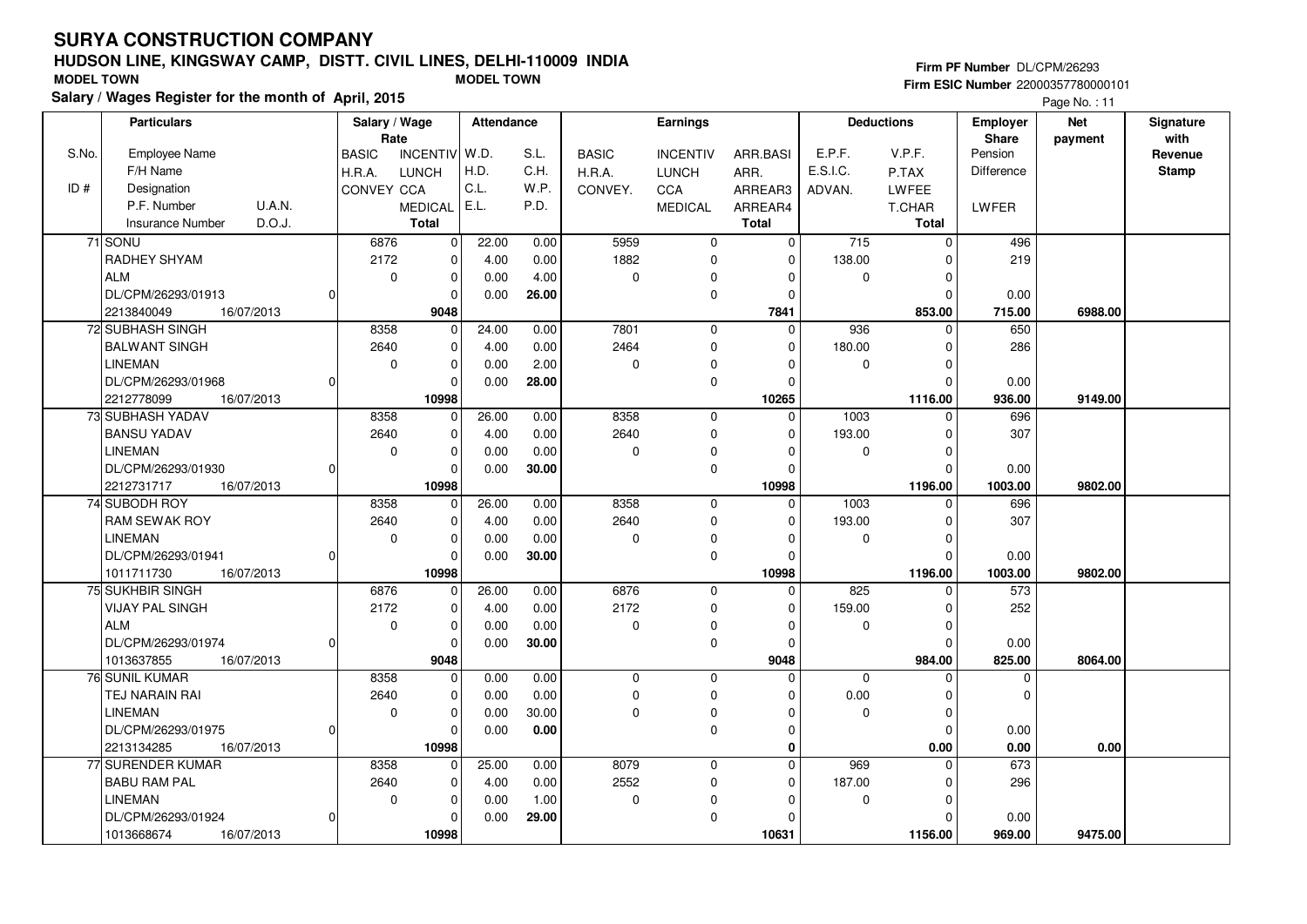## **HUDSON LINE, KINGSWAY CAMP, DISTT. CIVIL LINES, DELHI-110009 INDIASalary / Wages Register for the month of April, 2015 MODEL TOWN MODEL TOWN**

#### **Firm PF Number** DL/CPM/26293

|       | <b>Particulars</b>                |          | Salary / Wage        |                             | <b>Attendance</b> |       |              | <b>Earnings</b> |              |             | <b>Deductions</b> | <b>Employer</b>   | <b>Net</b> | Signature       |
|-------|-----------------------------------|----------|----------------------|-----------------------------|-------------------|-------|--------------|-----------------|--------------|-------------|-------------------|-------------------|------------|-----------------|
| S.No. | <b>Employee Name</b>              |          | Rate<br><b>BASIC</b> | <b>INCENTIV</b>             | W.D.              | S.L.  | <b>BASIC</b> | <b>INCENTIV</b> | ARR.BASI     | E.P.F.      | V.P.F.            | Share<br>Pension  | payment    | with<br>Revenue |
|       | F/H Name                          |          | H.R.A.               | <b>LUNCH</b>                | H.D.              | C.H.  | H.R.A.       | <b>LUNCH</b>    | ARR.         | E.S.I.C.    | P.TAX             | <b>Difference</b> |            | <b>Stamp</b>    |
| ID#   | Designation                       |          | CONVEY CCA           |                             | C.L.              | W.P.  | CONVEY.      | CCA             | ARREAR3      | ADVAN.      | LWFEE             |                   |            |                 |
|       | P.F. Number<br><b>U.A.N.</b>      |          |                      | <b>MEDICAL</b>              | E.L.              | P.D.  |              | <b>MEDICAL</b>  | ARREAR4      |             | T.CHAR            | <b>LWFER</b>      |            |                 |
|       | D.O.J.<br><b>Insurance Number</b> |          |                      | <b>Total</b>                |                   |       |              |                 | <b>Total</b> |             | <b>Total</b>      |                   |            |                 |
|       |                                   |          |                      |                             |                   |       |              |                 | $\mathbf 0$  |             | $\mathbf 0$       |                   |            |                 |
|       | 78 SURESH PAL                     |          | 6876<br>2172         | $\mathbf 0$<br>$\mathbf{0}$ | 26.00             | 0.00  | 6876<br>2172 | $\mathbf 0$     | $\Omega$     | 825         | $\Omega$          | 573               |            |                 |
|       | <b>RAM SAWROOP</b>                |          |                      |                             | 4.00              | 0.00  |              | $\mathbf 0$     |              | 159.00      |                   | 252               |            |                 |
|       | <b>ALM</b>                        |          | $\mathbf 0$          | 0                           | 0.00              | 0.00  | $\mathbf 0$  | 0               | 0            | $\mathbf 0$ | $\Omega$          |                   |            |                 |
|       | DL/CPM/26293/01943                | O        |                      | 0                           | 0.00              | 30.00 |              | $\mathbf 0$     | $\Omega$     |             | $\Omega$          | 0.00              |            |                 |
|       | 2109869987<br>16/07/2013          |          |                      | 9048                        |                   |       |              |                 | 9048         |             | 984.00            | 825.00            | 8064.00    |                 |
|       | 79 SUSHIL KUMAR                   |          | 8358                 | $\mathbf 0$                 | 26.00             | 0.00  | 8358         | $\mathbf 0$     | $\Omega$     | 1003        | $\Omega$          | 696               |            |                 |
|       | <b>KRISHAN PAL</b>                |          | 2640                 | $\mathbf 0$                 | 4.00              | 0.00  | 2640         | $\mathbf 0$     | 0            | 193.00      | $\Omega$          | 307               |            |                 |
|       | <b>LINEMAN</b>                    |          | $\mathbf 0$          | 0                           | 0.00              | 0.00  | $\mathbf 0$  | $\Omega$        | $\Omega$     | $\mathbf 0$ | $\Omega$          |                   |            |                 |
|       | DL/CPM/26293/01963                | $\Omega$ |                      | $\mathbf 0$                 | 0.00              | 30.00 |              | $\mathbf 0$     | $\Omega$     |             | $\Omega$          | 0.00              |            |                 |
|       | 2212727635<br>16/07/2013          |          |                      | 10998                       |                   |       |              |                 | 10998        |             | 1196.00           | 1003.00           | 9802.00    |                 |
|       | 80 UDAY KUMAR                     |          | 8358                 | $\overline{0}$              | 13.00             | 0.00  | 4179         | $\mathbf 0$     | $\Omega$     | 501         | $\Omega$          | 348               |            |                 |
|       | <b>TEJU SHAH</b>                  |          | 2640                 | 0                           | 2.00              | 0.00  | 1320         | $\mathbf 0$     | 0            | 97.00       | 0                 | 153               |            |                 |
|       | <b>LINEMAN</b>                    |          | $\mathbf 0$          | 0                           | 0.00              | 15.00 | 0            | $\Omega$        | $\Omega$     | 0           | $\Omega$          |                   |            |                 |
|       | DL/CPM/26293/01964                | $\Omega$ |                      | 0                           | 0.00              | 15.00 |              | $\mathbf 0$     | $\Omega$     |             | $\Omega$          | 0.00              |            |                 |
|       | 2212727636<br>16/07/2013          |          |                      | 10998                       |                   |       |              |                 | 5499         |             | 598.00            | 501.00            | 4901.00    |                 |
|       | 81 UMESH KUMAR                    |          | 6876                 | $\overline{0}$              | 26.00             | 0.00  | 6876         | $\overline{0}$  | $\Omega$     | 825         | $\Omega$          | 573               |            |                 |
|       | <b>LAL CHAND</b>                  |          | 2172                 | 0                           | 4.00              | 0.00  | 2172         | $\mathbf 0$     | $\Omega$     | 159.00      | $\Omega$          | 252               |            |                 |
|       | <b>ALM</b>                        |          | $\mathbf 0$          | 0                           | 0.00              | 0.00  | 0            | $\mathbf 0$     | $\Omega$     | 0           | $\Omega$          |                   |            |                 |
|       | DL/CPM/26293/01932                | $\Omega$ |                      | $\Omega$                    | 0.00              | 30.00 |              | $\mathbf 0$     | $\Omega$     |             | $\Omega$          | 0.00              |            |                 |
|       | 2212731721<br>16/07/2013          |          |                      | 9048                        |                   |       |              |                 | 9048         |             | 984.00            | 825.00            | 8064.00    |                 |
|       | 82 VASHIST                        |          | 6876                 | 0                           | 26.00             | 0.00  | 6876         | $\mathbf 0$     | $\mathbf 0$  | 825         | $\mathbf 0$       | 573               |            |                 |
|       | RAM DARSH YADAV                   |          | 2172                 | $\mathbf 0$                 | 4.00              | 0.00  | 2172         | $\mathbf 0$     | $\Omega$     | 159.00      | $\Omega$          | 252               |            |                 |
|       | <b>ALM</b>                        |          | $\mathbf 0$          | 0                           | 0.00              | 0.00  | $\Omega$     | $\mathbf 0$     | $\Omega$     | $\mathbf 0$ | $\mathbf 0$       |                   |            |                 |
|       | DL/CPM/26293/01935                | O        |                      | 0                           | 0.00              | 30.00 |              | 0               | 0            |             | $\Omega$          | 0.00              |            |                 |
|       | 2212778139<br>16/07/2013          |          |                      | 9048                        |                   |       |              |                 | 9048         |             | 984.00            | 825.00            | 8064.00    |                 |
|       | 83 VEER PAL                       |          | 6876                 | 0                           | 26.00             | 0.00  | 6876         | $\mathbf 0$     | $\Omega$     | 825         | $\Omega$          | 573               |            |                 |
|       | CHHOTE LAL                        |          | 2172                 | 0                           | 4.00              | 0.00  | 2172         | $\mathbf 0$     | $\Omega$     | 159.00      | $\Omega$          | 252               |            |                 |
|       | <b>ALM</b>                        |          | $\mathbf 0$          | $\mathbf 0$                 | 0.00              | 0.00  | $\mathbf 0$  | $\mathbf 0$     | $\Omega$     | $\mathbf 0$ | $\Omega$          |                   |            |                 |
|       | DL/CPM/26293/01897                | $\Omega$ |                      | $\mathbf 0$                 | 0.00              | 30.00 |              | $\mathbf 0$     | 0            |             | $\Omega$          | 0.00              |            |                 |
|       | 1013583474<br>16/07/2013          |          |                      | 9048                        |                   |       |              |                 | 9048         |             | 984.00            | 825.00            | 8064.00    |                 |
|       | 84 VIJAY KUMAR                    |          | 8358                 | $\mathbf{0}$                | 25.00             | 0.00  | 8079         | $\mathbf 0$     | $\Omega$     | 969         | $\Omega$          | 673               |            |                 |
|       | <b>SIRJANAND SINGH</b>            |          | 2640                 | 0                           | 4.00              | 0.00  | 2552         | $\mathbf 0$     | $\Omega$     | 187.00      | $\Omega$          | 296               |            |                 |
|       | <b>LINEMAN</b>                    |          | $\mathbf 0$          | $\mathbf 0$                 | 0.00              | 1.00  | 0            | $\Omega$        | $\Omega$     | 0           | $\Omega$          |                   |            |                 |
|       | DL/CPM/26293/01933                | $\Omega$ |                      | 0                           | 0.00              | 29.00 |              | $\mathbf 0$     | $\Omega$     |             | $\Omega$          | 0.00              |            |                 |
|       | 2212731726<br>16/07/2013          |          |                      | 10998                       |                   |       |              |                 | 10631        |             | 1156.00           | 969.00            | 9475.00    |                 |